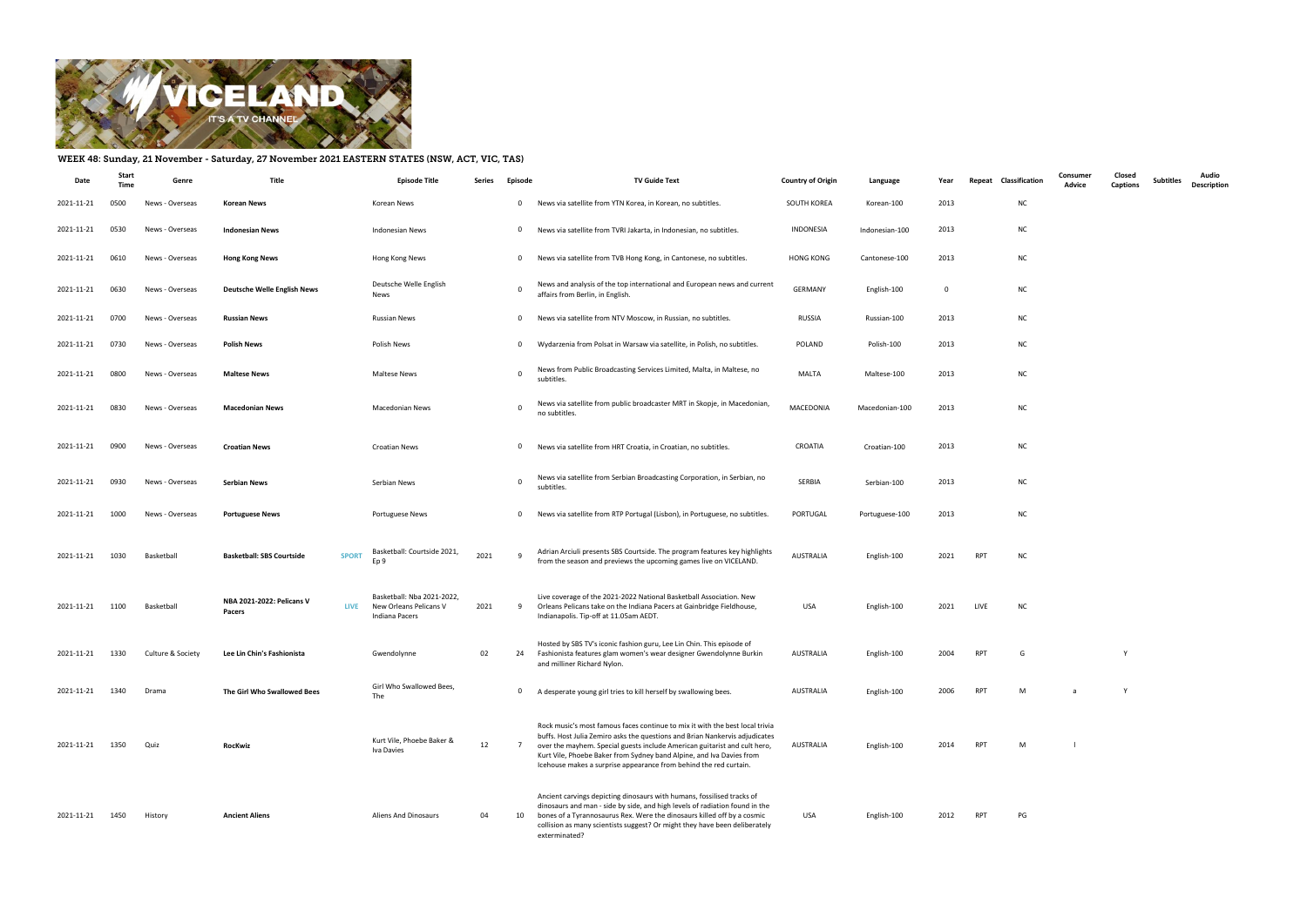- French perspective on world events, in English. <sup>0</sup> NC <sup>Y</sup>
- perspectives and cutting-edge and the biggest stories of the week. AUSTRALIA English-100 2021 RPT NC Y
- and how the justice system deals with the system of the system of them. AuSTRALIA English-100 2020 RPT NC Y
- UNITED KINGDOM English-100 2018 RPT G
	-
- RPT PG Y
- FRANCE ENGLISH-100 2017 RPT G
	-
	- UNITED KINGDOM English-100 2021 MA Y Y
	-
- RPT M av Y Y
	- USA English-100 2020 M a l v Y Y
	-
- 33.33; French-33.33 <sup>2018</sup> RPT <sup>M</sup> a l s v Y <sup>Y</sup>
- PT M d l n Y
- PT MA as Y
- makes come to establish herself as an artist. USA English-100 2017 RPT MA artist. USA English-100 2017 RPT MA <br>Personality of the english-100 2017 RPT MA a w Y Y 2017 RPT MA a w Y 2017 RPT MA a w Y 2017 RPT MA a w Y 2017
	-
- PT MA a Y Y
	-
	-
- 
- 
- 
- 
- 
- 
- 
- 
- 
- 
- 
- 
- 
- 
- 
- 

| 2021-11-21 | 1540 | News - Overseas        | <b>France 24 English News Second</b><br><b>Edition</b> |                              | France 24 English News<br>Morning Second Edition    |      | $\Omega$       | International news and current affairs television from Paris, offering a<br>French perspective on world events, in English.                                                                                                                                                                                                                                                                                                                                                                      |                  |                                               | $\Omega$ |            | N <sub>C</sub> |
|------------|------|------------------------|--------------------------------------------------------|------------------------------|-----------------------------------------------------|------|----------------|--------------------------------------------------------------------------------------------------------------------------------------------------------------------------------------------------------------------------------------------------------------------------------------------------------------------------------------------------------------------------------------------------------------------------------------------------------------------------------------------------|------------------|-----------------------------------------------|----------|------------|----------------|
| 2021-11-21 | 1610 | <b>Current Affairs</b> | <b>The Point</b>                                       | <b>NITV</b><br><b>Encore</b> | Point 2021, The                                     | 2021 | 29             | Join John Paul Janke and Narelda Jacobs to get unique Indigenous<br>perspectives and cutting-edge analysis of the biggest stories of the week.                                                                                                                                                                                                                                                                                                                                                   | <b>AUSTRALIA</b> | English-100                                   | 2021     | <b>RPT</b> | N0             |
| 2021-11-21 | 1640 | <b>Current Affairs</b> | Insight                                                | <b>SBS Encore</b>            | Women Who Kill Violent<br>Men                       | 2020 | 6              | Jenny Brockie hosts a forum about women who kill their abusive partners,<br>and how the justice system deals with them.                                                                                                                                                                                                                                                                                                                                                                          | <b>AUSTRALIA</b> | English-100                                   | 2020     | RPT        | N0             |
| 2021-11-21 | 1740 | Culture & Society      | <b>Underground Worlds</b>                              |                              | French Forts                                        | 01   | 8              | In France, a vast nationwide network of subterranean fortresses designed<br>to stop German invasion became known as the Maginot Line. We reveal<br>the secrets of the 'monster' fort named Hackenberg, the largest<br>subterranean fortress along France's 450km border with Germany.<br>Meanwhile, a surprise discovery is made under the rolling hills of<br>Derbyshire in England.                                                                                                            | UNITED KINGDOM   | English-100                                   | 2018     | <b>RPT</b> | G              |
| 2021-11-21 | 1830 | Culture & Society      | <b>Country Music</b>                                   |                              | Sons And Daughters Of<br>America (1964 - 1968), The | 01   | 5              | See how country music reflects a changing America, with Loretta Lynn<br>speaking to women everywhere, Merle Haggard becoming 'The Poet of the<br>Common Man', and audiences looking beyond race to embrace Charley<br>Pride.                                                                                                                                                                                                                                                                     | <b>USA</b>       | English-100                                   | 2019     | <b>RPT</b> | PG             |
| 2021-11-21 | 1930 |                        | Health, Science & Techn The Great Boeing 787           |                              | Great Boeing 787, The                               | 00   |                | To prepare for its first flight with a French airline, we'll take you behind the<br>scenes to discover the secrets of one of the most advanced airplanes in the<br>world. In stunning 3D images, and with unprecedented access, you'll see<br>how in just a few weeks - from the delivery of the plane to its first<br>commercial flight - pilots, mechanics, and engineers learn to operate this<br>unique flying machine.                                                                      | <b>FRANCE</b>    | English-100                                   | 2017     | <b>RPT</b> | G              |
| 2021-11-21 | 2030 | Culture & Society      | <b>Murdered By A Mob</b>                               |                              | Murdered By A Mob                                   |      | 0              | This documentary examines the murder of Iranian refugee Bijan Ebrahimi,<br>beaten to death and his body set alight after neighbours thought he was a<br>paedophile. Two police officers were jailed for failing to protect him and<br>two were dismissed from the force. Reports found evidence of 'racial bias'<br>in the police, and 'institutional racism' in the local council. This program<br>explores what allowed this barbaric, medieval-like act to happen in 21st<br>century Britain. | UNITED KINGDOM   | English-100                                   | 2021     |            | M/             |
| 2021-11-21 | 2120 | Culture & Society      | <b>Criminal Planet</b>                                 |                              | Pay Up Or Die                                       | 01   | 7              | El Salvador is the extortion capital of the world. Two of the world's most<br>violent gangs, MS-13 and 18th street, use murder, rape and fear to steal a<br>chunk of the country's GDP.                                                                                                                                                                                                                                                                                                          | <b>USA</b>       | English-100                                   | 2020     | <b>RPT</b> | M              |
| 2021-11-21 | 2210 | Culture & Society      | Dark Side Of The Ring<br>Confidential                  | <b>New</b><br><b>Episode</b> | Final Days Of Owen Hart,<br>The                     | 01   |                | Evan Husney and Jason Eisener celebrate the life of professional wrestler<br>Owen Hart, with new context surrounding his shocking death. Featuring<br>bonus tributes and interviews with Mick Foley, DLo Brown and The Blue<br>Meanie.                                                                                                                                                                                                                                                           | <b>USA</b>       | English-100                                   | 2020     |            | M              |
| 2021-11-21 | 2325 | Period                 | Das Boot                                               |                              | Das Boot Series 1 Ep 2                              | 01   | $\overline{2}$ | Aboard U-612, the men are adjusting to their new lives and settling into<br>their own roles within the crew. Captain Hoffmann orders the young men<br>to run intense drills to ensure they are prepared for all eventualities, much<br>to the disdain of Tennstedt who disagrees with Hoffmann's tiring training<br>tactics.                                                                                                                                                                     | GERMANY          | German-33.34; English-<br>33.33; French-33.33 | 2018     | <b>RPT</b> | M              |
| 2021-11-21 | 2430 | Culture & Society      | <b>Hollywood Love Story</b>                            |                              | Riiottt                                             | 01   | 1              | Riiottt is an aspiring singer who fled from Queens to LA, where she's<br>attempting to establish herself as a 'fairy pop star'. Can she find the lucky<br>break she needs to make it?                                                                                                                                                                                                                                                                                                            | <b>USA</b>       | English-100                                   | 2017     | <b>RPT</b> | M              |
| 2021-11-21 | 2455 | Culture & Society      | <b>Hollywood Love Story</b>                            |                              | Moe                                                 | 01   | 2              | Moe is a cam girl crossing over into in-person sex work. At the same time,<br>Moe is fighting to impact conventional standards of beauty and sexiness.                                                                                                                                                                                                                                                                                                                                           | <b>USA</b>       | English-100                                   | 2017     | <b>RPT</b> |                |
| 2021-11-21 | 2525 | Culture & Society      | <b>Hollywood Love Story</b>                            |                              | Maddie                                              | 01   | 3              | Maddie is an artist diagnosed with borderline personality disorder. She<br>makes comedic memes while attempting to establish herself as an artist.                                                                                                                                                                                                                                                                                                                                               | <b>USA</b>       | English-100                                   | 2017     | <b>RPT</b> | M/             |
| 2021-11-21 | 2550 | Culture & Society      | Qanon: The Search For Q                                |                              | Qanon: The Search For Q<br>Series 1 Ep 3            | 01   | 3              | Bayan and Marley examine Q's impact on the American electorate as Q<br>theories spread from the far-right to the far-left, and as more crimes are<br>committed in the name of Q.                                                                                                                                                                                                                                                                                                                 | USA              | English-100                                   | 2021     | RPT        | M/             |
| 2021-11-21 | 2640 | News - Overseas        | France 24 News In English From<br>Paris                |                              | France 24 English News                              |      |                | International news and current affairs television from Paris, offering a<br>French perspective on world events, in English.                                                                                                                                                                                                                                                                                                                                                                      | <b>FRANCE</b>    | English-100                                   | 0        |            |                |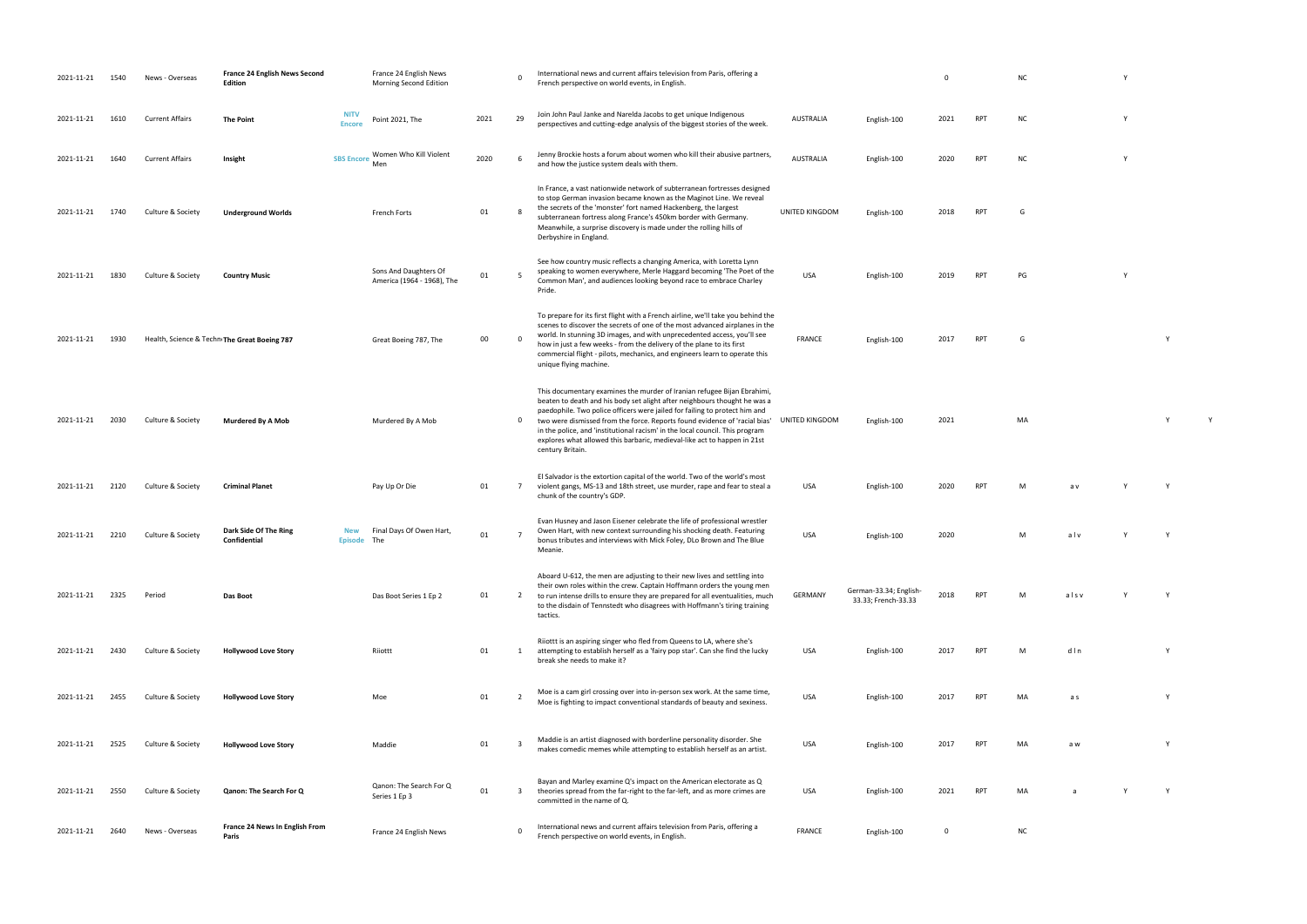RPT M a Y glam men's wear label Clifford Gordon. AUSTRALIA English-100 <sup>2004</sup> RPT <sup>G</sup> <sup>Y</sup>

RPT PG als Y AUSTRALIA English-100 2017 RPT G Y RPT G Y

| 2021-11-21 | 2700 | News - Overseas   | <b>Thai News</b>                          |              | Thai News                                                 |      | $\Omega$     | News via satellite from Thai Public Broadcasting Service, in Thai, no<br>subtitles.                                                                                                                                                                                        | THAILAND         | Thai-100       | 0           |            | <b>NC</b> |
|------------|------|-------------------|-------------------------------------------|--------------|-----------------------------------------------------------|------|--------------|----------------------------------------------------------------------------------------------------------------------------------------------------------------------------------------------------------------------------------------------------------------------------|------------------|----------------|-------------|------------|-----------|
| 2021-11-21 | 2730 | News - Overseas   | <b>Bangla News</b>                        |              | <b>Bangla News</b>                                        |      | 0            | News via satellite from Channel i Bangladesh, in Bangla, no subtitles.                                                                                                                                                                                                     | BANGLADESH       | Bengali-100    | 0           |            | N0        |
| 2021-11-21 | 2800 | News - Overseas   | <b>Punjabi News</b>                       |              | Punjabi News                                              |      | 0            | News via satellite from India, in Punjabi, no subtitles.                                                                                                                                                                                                                   | <b>INDIA</b>     | Punjabi-100    | $\mathbf 0$ |            | NO        |
| 2021-11-21 | 2830 | News - Overseas   | Sri Lankan Sinhalese News                 |              | Sri Lankan Sinhalese News                                 |      | $\Omega$     | News from Sri Lanka Rupavahini Corporation Colombo Sri Lanka, in<br>Sinhalese, no subtitles.                                                                                                                                                                               | <b>SRI LANKA</b> | Sinhalese-100  | 0           |            | NO        |
| 2021-11-22 | 0500 | News - Overseas   | <b>Korean News</b>                        |              | Korean News                                               |      | 0            | News via satellite from YTN Korea, in Korean, no subtitles.                                                                                                                                                                                                                | SOUTH KOREA      | Korean-100     | 2013        |            | <b>NC</b> |
| 2021-11-22 | 0530 | News - Overseas   | <b>Indonesian News</b>                    |              | <b>Indonesian News</b>                                    |      | $\mathbf{0}$ | News via satellite from TVRI Jakarta, in Indonesian, no subtitles.                                                                                                                                                                                                         | INDONESIA        | Indonesian-100 | 2013        |            | <b>NC</b> |
| 2021-11-22 | 0610 | News - Overseas   | <b>Hong Kong News</b>                     |              | Hong Kong News                                            |      | 0            | News via satellite from TVB Hong Kong, in Cantonese, no subtitles.                                                                                                                                                                                                         | <b>HONG KONG</b> | Cantonese-100  | 2013        |            | NO        |
| 2021-11-22 | 0630 | News - Overseas   | <b>Deutsche Welle English News</b>        |              | Deutsche Welle English<br>News                            |      | $\Omega$     | News and analysis of the top international and European news and current<br>affairs from Berlin, in English.                                                                                                                                                               | <b>GERMANY</b>   | English-100    | $\mathbf 0$ |            | <b>NC</b> |
| 2021-11-22 | 0700 | News - Overseas   | <b>Russian News</b>                       |              | <b>Russian News</b>                                       |      | 0            | News via satellite from NTV Moscow, in Russian, no subtitles.                                                                                                                                                                                                              | <b>RUSSIA</b>    | Russian-100    | 2013        |            | NO        |
| 2021-11-22 | 0730 | News - Overseas   | <b>Polish News</b>                        |              | Polish News                                               |      | 0            | Wydarzenia from Polsat in Warsaw via satellite, in Polish, no subtitles.                                                                                                                                                                                                   | <b>POLAND</b>    | Polish-100     | 2013        |            | NO        |
| 2021-11-22 | 0800 | News - Overseas   | <b>Latin American News</b>                |              | Latin American News                                       |      | $\Omega$     | News via satellite from Television National de Chile, in Spanish, no<br>subtitles.                                                                                                                                                                                         | <b>CHILE</b>     | Spanish-100    | 2013        |            | N0        |
| 2021-11-22 | 0830 | News - Overseas   | <b>Macedonian News</b>                    |              | <b>Macedonian News</b>                                    |      | $\Omega$     | News via satellite from public broadcaster MRT in Skopje, in Macedonian,<br>no subtitles.                                                                                                                                                                                  | MACEDONIA        | Macedonian-100 | 2013        |            | N0        |
| 2021-11-22 | 0900 | News - Overseas   | <b>Croatian News</b>                      |              | <b>Croatian News</b>                                      |      | 0            | News via satellite from HRT Croatia, in Croatian, no subtitles.                                                                                                                                                                                                            | CROATIA          | Croatian-100   | 2013        |            | NO        |
| 2021-11-22 | 0930 | Basketball        | <b>Basketball: SBS Courtside</b>          |              | Basketball: Courtside 2021,<br>Ep 10                      | 2021 | 10           | Adrian Arciuli presents SBS Courtside. The program features key highlights<br>from the season and previews the upcoming games live on VICELAND.                                                                                                                            | AUSTRALIA        | English-100    | 2021        | <b>RPT</b> | N0        |
| 2021-11-22 | 1000 | Basketball        | NBA 2021-2022: Lakers V Pistons SPORT     |              | Basketball: Nba 2021-2022,<br>LA Lakers V Detroit Pistons | 2021 | 10           | Live coverage of the 2021-2022 National Basketball Association. LA Lakers<br>take on the Detroit Pistons at Little Caesars Arena, Detroit. Tip-off at<br>10.05am AEDT.                                                                                                     | USA              | English-100    | 2021        | LIVE       | N0        |
| 2021-11-22 | 1230 | Culture & Society | <b>Prohibition In Northern Canada</b>     |              | Prohibition In Northern<br>Canada                         | 00   | 13           | An original VICE Canada film that looks at whether or not alcohol<br>prohibition is helping or hurting the social crisis in Canada's newest arctic<br>territory, Nunavut.                                                                                                  | CANADA           | English-100    | 2016        | <b>RPT</b> | M         |
| 2021-11-22 | 1300 | Culture & Society | Lee Lin Chin's Fashionista                |              | Glam Menswear                                             | 02   | 25           | Hosted by SBS TV's iconic fashion guru, Lee Lin Chin. This episode features<br>glam men's wear label Clifford Gordon.                                                                                                                                                      | <b>AUSTRALIA</b> | English-100    | 2004        | RPT        | G         |
| 2021-11-22 | 1310 | Comedy            | Paper Moon                                | <b>MOVIE</b> |                                                           |      |              | A smooth-talking con man in the 1930s meets his match in a young girl<br>who thinks he may be her father. They travel on the road, where she<br>learns, and eventually outdoes, his cunning ways. Directed by Peter<br>Bogdanovich and stars Ryan O'Neal and Tatum O'Neal. | <b>USA</b>       | English-100    | 1973        | <b>RPT</b> | PG        |
| 2021-11-22 | 1505 | Cooking           | The Chefs' Line                           |              | French                                                    | 01   | 51           | Watch apprentice chef Tara from French restaurant Montrachet go up<br>against four passionate home cooks. It's a battle between profession and<br>passion. Who will make it to the end of the chefs' line?                                                                 | AUSTRALIA        | English-100    | 2017        | <b>RPT</b> | G         |
| 2021-11-22 | 1535 | Cooking           | The Chefs' Line                           |              | French                                                    | 01   | 52           | Watch station chef Tom from French restaurant Montrachet go up against<br>three passionate home cooks. Witness the competition, camaraderie and<br>spectacular skills of these talented cooks and chefs. Who will make it to the<br>end of the chefs' line?                | <b>AUSTRALIA</b> | English-100    | 2017        | RPT        | G         |
| 2021-11-22 | 1605 | News - Overseas   | <b>ABC America: World News</b><br>Tonight | <b>NEWS</b>  | Abc America: World News<br>Tonight With David Muir        |      | 0            | America's number one network news bulletin with anchors David Muir<br>weekdays, Whit Johnson Saturday edition, and Linsey Davis Sunday<br>edition.                                                                                                                         | <b>USA</b>       | English-100    | 0           |            |           |
| 2021-11-22 | 1630 | News - Overseas   | This Week with George<br>Stephanopoulos   | <b>NEWS</b>  | Abc America: This Week<br>With George<br>Stephanopoulos   |      | 0            | This Week with George Stephanopoulos from ABC America.                                                                                                                                                                                                                     | <b>USA</b>       | English-100    | $\mathbf 0$ |            |           |

|     | NC         |  |
|-----|------------|--|
|     | NC         |  |
|     | NC         |  |
|     | ${\sf NC}$ |  |
|     | NC         |  |
|     | ${\sf NC}$ |  |
|     | NC         |  |
|     | NC         |  |
|     | NC         |  |
|     | NC         |  |
|     | ${\sf NC}$ |  |
|     | ${\sf NC}$ |  |
|     | NC         |  |
| RPT | <b>NC</b>  |  |

USA English-100 2021 LIVE NC

USA English-100 0 NC Y 0 This Week with George Stephanopoulos from ABC America. USA English-100 0 NC Y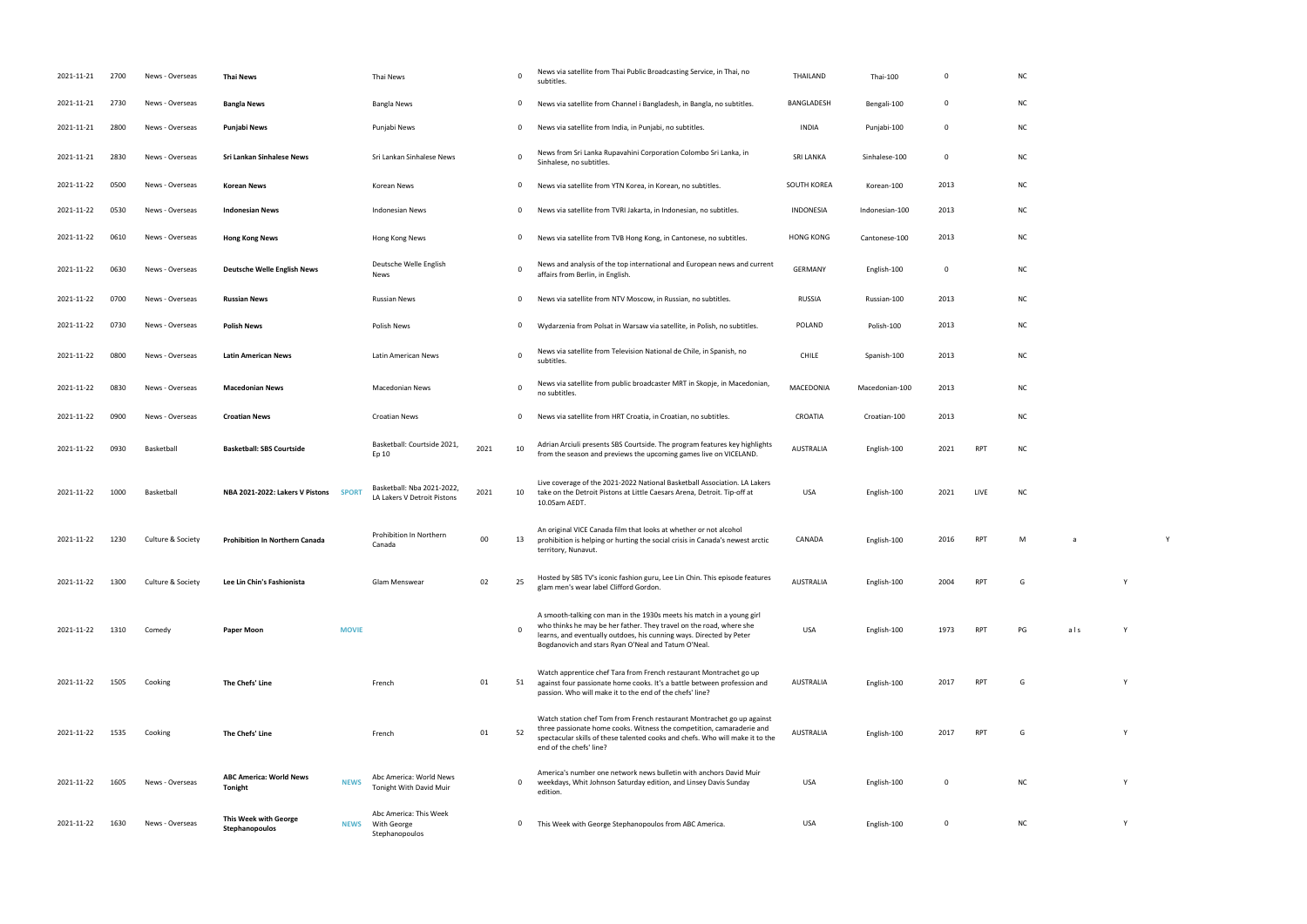| 2021-11-22 | 1725 | Variety           | <b>Takeshi's Castle</b>                              |                              | Takeshi's Castle Thailand<br>Series 1 Ep 6               | 01   | -6             | The evil Shogun Takeshi has kidnapped Princess Woonsen and imprisoned<br>her in his castle. Contestants aim to storm Takeshi's castle and free her.                                                                                                                                                                                                                                                                                                           | THAILAND         | English-100 | 2017 |            | PG        | al  |          |
|------------|------|-------------------|------------------------------------------------------|------------------------------|----------------------------------------------------------|------|----------------|---------------------------------------------------------------------------------------------------------------------------------------------------------------------------------------------------------------------------------------------------------------------------------------------------------------------------------------------------------------------------------------------------------------------------------------------------------------|------------------|-------------|------|------------|-----------|-----|----------|
| 2021-11-22 | 1755 | Contemporary      | <b>Shortland Street</b>                              |                              | <b>Shortland Street Series 3</b><br>2021 Ep 267          | 03   | 267            | This hugely popular Kiwi soap is set around the goings-on at a fictional<br>Auckland hospital, and has a reputation for dealing with complex social<br>issues in an inclusive and engrossing way.                                                                                                                                                                                                                                                             | NEW ZEALAND      | English-100 | 2020 |            | PG        |     |          |
| 2021-11-22 | 1825 | Quiz              | RocKwiz                                              |                              | Eve Von Bibra And Jed<br>Kurzel                          | 06   | 14             | Rock music's most famous faces continue to mix it with the best local trivia<br>buffs. Host Julia Zemiro asks the questions and Brian Nankervis adjudicates<br>over the mayhem. Special guests this week are singer/actor Eve von Bibra,<br>a former member of Chantoozies, and The Mess Hall's Jed Kurzel.                                                                                                                                                   | AUSTRALIA        | English-100 | 2008 | <b>RPT</b> | PG        |     |          |
| 2021-11-22 | 1905 | Quiz              | Jeopardy!                                            | <b>New</b><br><b>Episod</b>  | Jeopardy Series 35 Ep 131                                | 35   | 131            | The late Alex Trebek hosts Jeopardy!, where the answers are revealed and<br>the contestants must guess the appropriate questions.                                                                                                                                                                                                                                                                                                                             | <b>USA</b>       | English-100 | 2018 | <b>RPT</b> | PG        |     |          |
| 2021-11-22 | 1930 | News - Domestic   | <b>NITV News Update</b>                              | <b>NITV</b><br><b>Encore</b> | Nitv News Update 2021<br>5min Viceland Version Ep<br>230 | 2021 | 230            | The latest news from the oldest living culture, NITV delivers Australian<br>stories from an Indigenous perspective.                                                                                                                                                                                                                                                                                                                                           | <b>AUSTRALIA</b> |             | 2021 |            | <b>NC</b> |     |          |
| 2021-11-22 | 1935 | Quiz              | 8 Out Of 10 Cats Does<br>Countdown                   |                              | 8 Out Of 10 Cats Does<br>Countdown Series 9 Ep 9         | 09   | 9              | 8 Out Of 10 Cats Does Countdown is hosted by Jimmy Carr, with team<br>captains Sean Lock and Jon Richardson, and features Rachel Riley and Susie UNITED KINGDOM<br>Dent on maths and dictionary duty respectively.                                                                                                                                                                                                                                            |                  | English-100 | 2016 | <b>RPT</b> | M         | als |          |
| 2021-11-22 | 2030 | Culture & Society | Dark Side Of The 90s                                 | <b>New</b><br><b>Episode</b> | TV For Teens                                             | 01   | 3              | Dark Side of the 90's takes a deep dive into the decade's untold history,<br>revealing secrets, perspectives, and first-hand accounts like you've never<br>seen before. This episode tells the story of how the upstart Fox Network<br>forever changed television - making its mark by grabbing the attention of<br>the nation's youth.                                                                                                                       | <b>USA</b>       | English-100 | 2021 |            | M         |     |          |
| 2021-11-22 | 2120 | Variety           | The Back Side Of Television                          | <b>New</b><br><b>Episode</b> | <b>Excellent Question Elizabeth</b>                      | 01   | 2              | Join Mitch McTaggart on a hilarious journey through Australian television.<br>Tonight, Mitch looks at conspiracy theories, and how they've evolved on<br>TV. Also, whiteness in drama. Plus, how often do networks rip each other<br>off? It's a bleak but hilarious deep dive into our television archives.                                                                                                                                                  | AUSTRALIA        | English-100 | 2021 |            | MA        |     |          |
| 2021-11-22 | 2150 | Culture & Society | The Story Of Who Let The Dogs<br>Out                 | <b>New</b><br><b>Episode</b> | Who Let The Dogs Out                                     | 01   | $\overline{2}$ | Who Let The Dogs Out' was everywhere in the early 2000s, emanating<br>from sports stadiums, parties, and radios alike. But few people know the<br>story behind the song or about the group who performed it - the Baha<br>Men. The song's unconventional journey spans from crowded baseball<br>stadiums in Seattle to the sandy beaches of the Caribbean. VICE meets the<br>key players involved in the incredible and unlikely success of this recording.   | <b>USA</b>       | English-100 | 2021 |            | M         |     |          |
| 2021-11-22 | 2220 | Culture & Society | <b>Could You Survive on The</b><br><b>Breadline?</b> |                              | Could You Survive On The<br>Breadline? Series 1 Ep 1     | 01   |                | Three contributors will be forced to hand over their credit cards and forgo<br>all access to their current lives. They'll travel separately to three different<br>parts of NSW where they'll live for the next nine days. From a<br>disadvantaged inner-city community, to the outer suburbs and a regional<br>area, they'll have to navigate life on various forms of welfare. They'll<br>discover first-hand what things people are forced to live without! | AUSTRALIA        | English-100 | 2021 | <b>RPT</b> | M         |     | <b>Y</b> |
| 2021-11-22 | 2325 | Sexuality         | Sex In Strange Places: Stacey<br>Dooley              |                              | Turkey                                                   | 01   | 1              | Stacey begins her journey in troubled Turkey. As the European gateway to<br>the Middle East, it is a secular nation laced with conservative and religious<br>attitudes to sex. Though the subject of sex is largely taboo here,<br>surprisingly, on paper Turkey is the most liberal of the countries Stacey<br>visits in this three part investigative series.                                                                                               | UNITED KINGDOM   | English-100 | 2016 | <b>RPT</b> | MA        | a s |          |
| 2021-11-22 | 2425 | Reality           | <b>Adam Looking For Eve</b><br>(Germany)             |                              | Adam Looking For Eve<br>(Germany) Series 4 Ep 10         | 04   | 10             | The last celebrity Adam, Leo Rojas, comes to the island of temptation and<br>meets Eva Gisella. Djamilla voluntarily leaves the island because she has<br>given up the hope of finding an Adam for herself. The new Eve causes<br>tension between Patricia and Christian, because he can't keep his eyes off<br>Gisella. Leo teaches Todor how to play the pan flute.                                                                                         | GERMANY          | German-100  | 2017 | RPT        | MA        | n s |          |
| 2021-11-22 | 2515 | Culture & Society | <b>Needles And Pins</b>                              |                              | South Korea                                              | 01   |                | From the country's underground tattoo scene to the mainstream<br>influences of K-Pop, gang culture and plastic surgery, tattoo artist and<br>activist Grace Neutral explores how younger generations are challenging<br>traditional views around body image in South Korea.                                                                                                                                                                                   | UNITED KINGDOM   | English-100 | 2016 | <b>RPT</b> | M         | al  |          |

 $U$  and  $M$ AUSTRALIA English-100 2021 RPT M Y Y Y UNITED SPACES AND A SERVICE SERVICE SERVICE SERVICE SERVICE SERVICE SERVICE SERVICE SERVICE SERVICE SERVICE S

> 2017 RPT MA ns Y  $2016$  RPT M al Y Y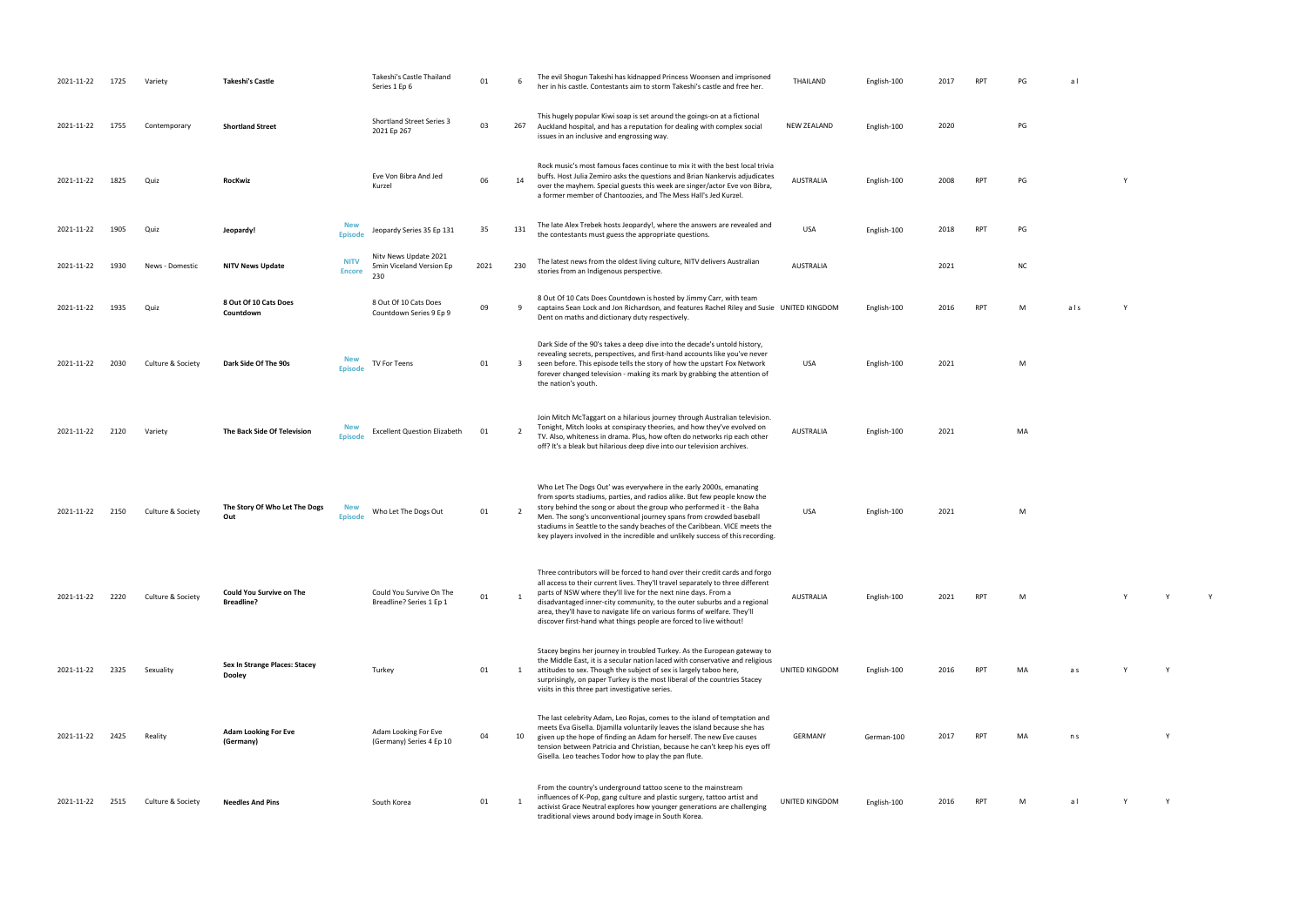| 2021-11-22 | 2540 | Culture & Society | <b>Hate Thy Neighbour</b>                      | <b>Border Vigilantes</b>                                                                    | 02   | -1           | British comedian Jamali Maddix spends time with two vigilante groups<br>intent on protecting the border between Mexico and the USA                                                                                                                                                                                                                                                                        | UNITED KINGDOM   | English-100    | 2017        | RPT        | MA        |  |
|------------|------|-------------------|------------------------------------------------|---------------------------------------------------------------------------------------------|------|--------------|-----------------------------------------------------------------------------------------------------------------------------------------------------------------------------------------------------------------------------------------------------------------------------------------------------------------------------------------------------------------------------------------------------------|------------------|----------------|-------------|------------|-----------|--|
| 2021-11-22 | 2630 | News - Overseas   | <b>France 24 News In English From</b><br>Paris | France 24 English News                                                                      |      | 0            | International news and current affairs television from Paris, offering a<br>French perspective on world events, in English.                                                                                                                                                                                                                                                                               | <b>FRANCE</b>    | English-100    | 0           |            | NC        |  |
| 2021-11-22 | 2700 | News - Overseas   | <b>Thai News</b>                               | Thai News                                                                                   |      | 0            | News via satellite from Thai Public Broadcasting Service, in Thai, no<br>subtitles.                                                                                                                                                                                                                                                                                                                       | THAILAND         | Thai-100       | 0           |            | NC        |  |
| 2021-11-22 | 2730 | News - Overseas   | <b>Bangla News</b>                             | Bangla News                                                                                 |      | 0            | News via satellite from Channel i Bangladesh, in Bangla, no subtitles.                                                                                                                                                                                                                                                                                                                                    | BANGLADESH       | Bengali-100    | 0           |            | NC        |  |
| 2021-11-22 | 2800 | News - Overseas   | Punjabi News                                   | Punjabi News                                                                                |      | 0            | News via satellite from India, in Punjabi, no subtitles.                                                                                                                                                                                                                                                                                                                                                  | INDIA            | Punjabi-100    | $\mathbf 0$ |            | NC        |  |
| 2021-11-22 | 2830 | News - Overseas   | Sri Lankan Sinhalese News                      | Sri Lankan Sinhalese News                                                                   |      | 0            | News from Sri Lanka Rupavahini Corporation Colombo Sri Lanka, in<br>Sinhalese, no subtitles.                                                                                                                                                                                                                                                                                                              | <b>SRI LANKA</b> | Sinhalese-100  | 0           |            | <b>NC</b> |  |
| 2021-11-23 | 0500 | News - Overseas   | <b>Korean News</b>                             | Korean News                                                                                 |      | 0            | News via satellite from YTN Korea, in Korean, no subtitles.                                                                                                                                                                                                                                                                                                                                               | SOUTH KOREA      | Korean-100     | 2013        |            | <b>NC</b> |  |
| 2021-11-23 | 0530 | News - Overseas   | <b>Indonesian News</b>                         | <b>Indonesian News</b>                                                                      |      | 0            | News via satellite from TVRI Jakarta, in Indonesian, no subtitles.                                                                                                                                                                                                                                                                                                                                        | INDONESIA        | Indonesian-100 | 2013        |            | <b>NC</b> |  |
| 2021-11-23 | 0610 | News - Overseas   | <b>Hong Kong News</b>                          | Hong Kong News                                                                              |      | 0            | News via satellite from TVB Hong Kong, in Cantonese, no subtitles.                                                                                                                                                                                                                                                                                                                                        | <b>HONG KONG</b> | Cantonese-100  | 2013        |            | <b>NC</b> |  |
| 2021-11-23 | 0630 | News - Overseas   | <b>Deutsche Welle English News</b>             | Deutsche Welle English<br>News                                                              |      | $\mathbf 0$  | News and analysis of the top international and European news and current<br>affairs from Berlin, in English.                                                                                                                                                                                                                                                                                              | <b>GERMANY</b>   | English-100    | 0           |            | <b>NC</b> |  |
| 2021-11-23 | 0700 | News - Overseas   | <b>Russian News</b>                            | Russian News                                                                                |      | 0            | News via satellite from NTV Moscow, in Russian, no subtitles.                                                                                                                                                                                                                                                                                                                                             | <b>RUSSIA</b>    | Russian-100    | 2013        |            | <b>NC</b> |  |
| 2021-11-23 | 0730 | News - Overseas   | <b>Polish News</b>                             | Polish News                                                                                 |      | 0            | Wydarzenia from Polsat in Warsaw via satellite, in Polish, no subtitles.                                                                                                                                                                                                                                                                                                                                  | POLAND           | Polish-100     | 2013        |            | <b>NC</b> |  |
| 2021-11-23 | 0800 | News - Overseas   | <b>Ukrainian News</b>                          | Ukrainian News                                                                              |      | $\mathbf 0$  | Ukrainian News from the National Television Company of Ukraine in Kyiv,<br>no subtitles.                                                                                                                                                                                                                                                                                                                  | UKRAINE          | Ukrainian-100  | 2014        |            | <b>NC</b> |  |
| 2021-11-23 | 0830 | News - Overseas   | <b>Macedonian News</b>                         | <b>Macedonian News</b>                                                                      |      | $\Omega$     | News via satellite from public broadcaster MRT in Skopje, in Macedonian,<br>no subtitles.                                                                                                                                                                                                                                                                                                                 | MACEDONIA        | Macedonian-100 | 2013        |            | <b>NC</b> |  |
| 2021-11-23 | 0900 | News - Overseas   | <b>Croatian News</b>                           | <b>Croatian News</b>                                                                        |      | 0            | News via satellite from HRT Croatia, in Croatian, no subtitles.                                                                                                                                                                                                                                                                                                                                           | CROATIA          | Croatian-100   | 2013        |            | <b>NC</b> |  |
| 2021-11-23 | 0930 | News - Overseas   | <b>Serbian News</b>                            | Serbian News                                                                                |      | 0            | News via satellite from Serbian Broadcasting Corporation, in Serbian, no<br>subtitles.                                                                                                                                                                                                                                                                                                                    | SERBIA           | Serbian-100    | 2013        |            | <b>NC</b> |  |
| 2021-11-23 | 1000 | News - Overseas   | <b>Dutch News</b>                              | Dutch News                                                                                  |      | 0            | News via satellite from BVN, in Dutch, no subtitles.                                                                                                                                                                                                                                                                                                                                                      | NETHERLANDS      | Dutch-100      | 2013        |            | <b>NC</b> |  |
| 2021-11-23 | 1030 | News - Overseas   | <b>Nepali News</b>                             | Nepali News                                                                                 |      | $\mathsf{O}$ | News via satellite from Nepal Television in Kathmandu, in Nepali, no<br>subtitles.                                                                                                                                                                                                                                                                                                                        | NEPAL            | Nepali-100     | $\mathbf 0$ |            | <b>NC</b> |  |
| 2021-11-23 | 1100 | News - Overseas   | <b>NHK Japanese News</b>                       | Nhk Japanese News                                                                           |      | 0            | News via satellite from NHK Tokyo in Japanese, no subtitles.                                                                                                                                                                                                                                                                                                                                              | JAPAN            | Japanese-100   | 2013        |            | <b>NC</b> |  |
| 2021-11-23 | 1135 | News - Overseas   | <b>Hindi News</b>                              | Hindi News                                                                                  |      | 0            | News via satellite from NDTV India, in Hindi, no subtitles.                                                                                                                                                                                                                                                                                                                                               | <b>INDIA</b>     | Hindi-100      | 2013        |            | ΝC        |  |
| 2021-11-23 | 1200 | Basketball        | <b>NBA 2021-2022: Pelicans V</b><br>Pacers     | Basketball: Nba 2021-2022,<br><b>REPLAY</b> New Orleans Pelicans V<br><b>Indiana Pacers</b> | 2021 | 9            | Coverage of the 2021-2022 National Basketball Association. New Orleans<br>Pelicans take on the Indiana Pacers at Gainbridge Fieldhouse, Indianapolis.<br>Tip-off at 12.05pm AEDT.                                                                                                                                                                                                                         | USA              | English-100    | 2021        | <b>RPT</b> | ΝC        |  |
| 2021-11-23 | 1400 | Travel            | <b>Beerland</b>                                | Northern California                                                                         | 01   | 1            | Golden Road Brewing co-founder Meg Gill shines a spotlight on the<br>growing trend of homebrewing. She travels across America searching for<br>the best brews at each destination she visits. In this episode, Meg travels<br>to Northern California to meet with the local LGBTQ home brewing<br>community, and two best friends who are bonded by the beer they brew in<br>the mountains of Santa Cruz. | USA              | English-100    | 2017        | <b>RPT</b> | M         |  |
| 2021-11-23 | 1430 | Travel            | <b>Beerland</b>                                | New York                                                                                    | 01   | $\mathbf{2}$ | Meg Gill travels to New York City to meet Dailey, who brews with a log he<br>found in the park, Ashley who has an Everything Bagel flavoured beer, and<br>Chuck and Pope, who brew for their hockey team.                                                                                                                                                                                                 | USA              | English-100    | 2017        | <b>RPT</b> | M         |  |

| MA                       | $\bar{\phantom{a}}$ | $\mathsf Y$ | Y |  |
|--------------------------|---------------------|-------------|---|--|
| NC                       |                     |             |   |  |
| NC                       |                     |             |   |  |
| NC                       |                     |             |   |  |
| NC                       |                     |             |   |  |
| NC                       |                     |             |   |  |
| NC                       |                     |             |   |  |
| NC                       |                     |             |   |  |
| NC                       |                     |             |   |  |
| NC                       |                     |             |   |  |
| NC                       |                     |             |   |  |
| NC                       |                     |             |   |  |
| NC                       |                     |             |   |  |
| NC                       |                     |             |   |  |
| NC                       |                     |             |   |  |
| NC                       |                     |             |   |  |
| NC                       |                     |             |   |  |
| NC                       |                     |             |   |  |
| NC                       |                     |             |   |  |
| NC                       |                     |             |   |  |
| NC                       |                     |             |   |  |
|                          |                     |             |   |  |
| $\sim 1$<br>$\mathsf{M}$ | $\mathsf{Y}$        |             |   |  |
|                          |                     |             |   |  |
| M                        |                     | Y           |   |  |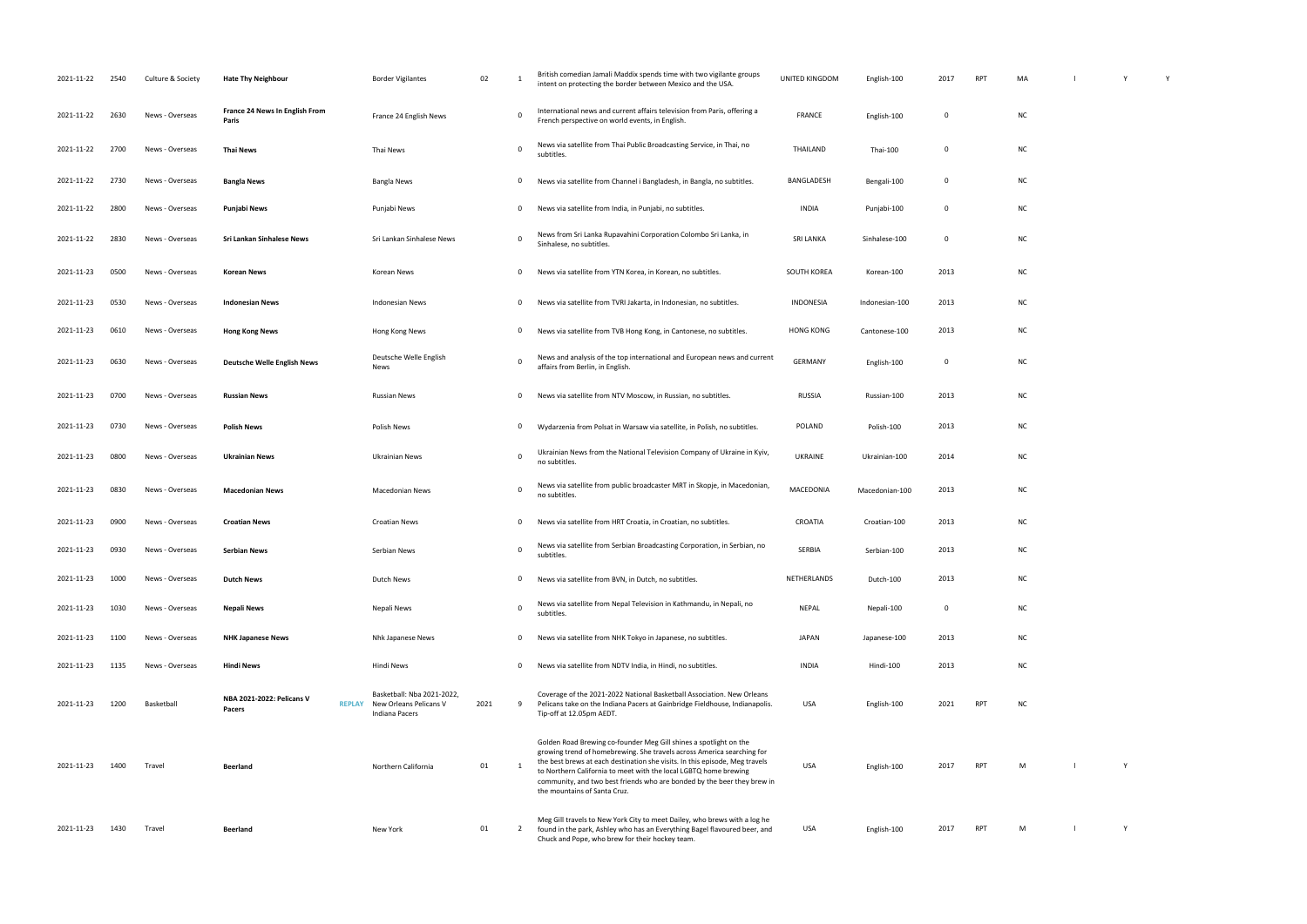| 2021-11-23 | 1500 | Cooking           | The Chefs' Line                           |                              | French                                                   | 01   | 53       | Watch sous chef Jamie from French restaurant Montrachet compete<br>against two passionate home cooks. Can a delicious home cooked meal<br>beat the refinement of a restaurant dish?                                                                                                                                                                                                                                                                                                              | AUSTRALIA          | English-100 | 2017 | RPT        | G         |      |  |
|------------|------|-------------------|-------------------------------------------|------------------------------|----------------------------------------------------------|------|----------|--------------------------------------------------------------------------------------------------------------------------------------------------------------------------------------------------------------------------------------------------------------------------------------------------------------------------------------------------------------------------------------------------------------------------------------------------------------------------------------------------|--------------------|-------------|------|------------|-----------|------|--|
| 2021-11-23 | 1530 | Cooking           | The Chefs' Line                           |                              | French                                                   | 01   | 54       | Head Chef Shannon from French restaurant Montrachet goes up against<br>this week's best home cook. This is the ultimate David vs Goliath battle.<br>Can the passion of a home cook beat a professional chef?                                                                                                                                                                                                                                                                                     | <b>AUSTRALIA</b>   | English-100 | 2017 | <b>RPT</b> | G         |      |  |
| 2021-11-23 | 1600 | News - Overseas   | <b>ABC America: World News</b><br>Tonight | <b>NEWS</b>                  | Abc America: World News<br>Tonight With David Muir       |      | 0        | America's number one network news bulletin with anchors David Muir<br>weekdays, Whit Johnson Saturday edition, and Linsey Davis Sunday<br>edition.                                                                                                                                                                                                                                                                                                                                               | USA                | English-100 | 0    |            | <b>NC</b> |      |  |
| 2021-11-23 | 1625 | News - Domestic   | <b>PBS Newshour</b>                       | <b>NEWS</b>                  | PBS Newshour                                             |      | $\Omega$ | Reviews and analysis of the day's news presented by Judy Woodruff for the<br>Public Broadcasting Service (PBS) in the United States.                                                                                                                                                                                                                                                                                                                                                             | <b>USA</b>         | English-100 | 2012 | <b>RPT</b> | <b>NC</b> |      |  |
| 2021-11-23 | 1725 | Variety           | <b>Takeshi's Castle</b>                   |                              | Takeshi's Castle Thailand<br>Series 1 Ep 7               | 01   |          | The evil Shogun Takeshi has kidnapped Princess Woonsen and imprisoned<br>her in his castle. Contestants aim to storm Takeshi's castle and free her.                                                                                                                                                                                                                                                                                                                                              | THAILAND           | English-100 | 2017 | <b>RPT</b> | PG        | a    |  |
| 2021-11-23 | 1755 | Contemporary      | <b>Shortland Street</b>                   | <b>New</b>                   | <b>Shortland Street Series 3</b><br>Episode 2021 Ep 268  | 03   | 268      | This hugely popular Kiwi soap is set around the goings-on at a fictional<br>Auckland hospital, and has a reputation for dealing with complex social<br>issues in an inclusive and engrossing way.                                                                                                                                                                                                                                                                                                | <b>NEW ZEALAND</b> | English-100 | 2020 |            | PG        |      |  |
| 2021-11-23 | 1825 | Quiz              | <b>RocKwiz</b>                            |                              | Dan Wilson And Liz Stringer                              | 06   | 15       | Host Julia Zemiro asks the questions and Brian Nankervis adjudicates over<br>the mayhem from inside 'The Espy'. Tonight's guests are acoustic<br>contemporary roots artist Liz Stringer, and singer-songwriter Dan Wilson.                                                                                                                                                                                                                                                                       | AUSTRALIA          | English-100 | 2008 | RPT        | G         |      |  |
| 2021-11-23 | 1905 | Quiz              | Jeopardy!                                 | <b>New</b><br><b>Episode</b> | Jeopardy Series 35 Ep 132                                | 35   | 132      | The late Alex Trebek hosts Jeopardy!, where the answers are revealed and<br>the contestants must guess the appropriate questions.                                                                                                                                                                                                                                                                                                                                                                | USA                | English-100 | 2018 | RPT        | PG        |      |  |
| 2021-11-23 | 1930 | News - Domestic   | <b>NITV News Update</b>                   | <b>NITV</b><br><b>Encore</b> | Nity News Update 2021<br>5min Viceland Version Ep<br>231 | 2021 | 231      | The latest news from the oldest living culture, NITV delivers Australian<br>stories from an Indigenous perspective.                                                                                                                                                                                                                                                                                                                                                                              | AUSTRALIA          |             | 2021 |            | <b>NC</b> |      |  |
| 2021-11-23 | 1935 | Quiz              | 8 Out Of 10 Cats Does<br>Countdown        |                              | 8 Out Of 10 Cats Does<br>Countdown Series 9 Ep 10        | 09   | 10       | 8 Out Of 10 Cats Does Countdown is hosted by Jimmy Carr, with team<br>captains Sean Lock and Jon Richardson, and features Rachel Riley and Susie UNITED KINGDOM<br>Dent on maths and dictionary duty respectively.                                                                                                                                                                                                                                                                               |                    | English-100 | 2016 | RPT        | M         | als  |  |
| 2021-11-23 | 2030 | Culture & Society | Alone                                     | Fina<br><b>Episode</b>       | Over The Edge Part 2                                     | 07   | 12       | As the competition comes to a close, the final three participants fight to<br>make it to day 100 and win the million dollar prize, but brutal conditions<br>and below zero temperatures push them to the edge. One risks irreparable<br>bodily harm, while another is caught in a life-threatening storm, and<br>another faces their own mental demons. Food continues to become scarce,<br>and the participants must decide how far they can push themselves before<br>they fall over the edge. | USA                | English-100 | 2020 |            | м         | al   |  |
| 2021-11-23 | 2140 | Culture & Society | <b>Stacey Dooley Sleeps Over</b>          | <b>New</b><br><b>Episode</b> | <b>Strictly Orthodox</b>                                 | 02   |          | Stacey spends the weekend staying in the home of Rabbi Wollenberg, his<br>wife Blima and their nine children. In an ever more secular age, ultra-<br>orthodox Hasidic Jews swim against the tide. Stacey talks to the<br>Wollenbergs about what it's like living under so strictly regimented a<br>religious code, what their faith gives to their family - and being so visibly<br>Jewish as anti-semitism dominates the headlines.                                                             | UNITED KINGDOM     | English-100 | 2021 |            | M         |      |  |
| 2021-11-23 | 2235 | Thriller          | <b>Under The Silver Lake</b>              | <b>MOVIE</b>                 |                                                          |      |          | When his beautiful and mysterious neighbour disappears without a trace,<br>an aimless young man attempts to find her and uncovers a string of strange<br>crimes, unsolved murders, and bizarre coincidences in his East Los Angeles<br>neighbourhood. Stars Andrew Garfield, Riley Keough and Topher Grace.                                                                                                                                                                                      | <b>USA</b>         | English-100 | 2018 |            | MA        | ansv |  |
| 2021-11-23 | 2505 | Culture & Society | <b>One Star Reviews</b>                   |                              | Hookah And Tango                                         | 01   |          | Taji helps a banned hookah patron make amends with a scorned manager,<br>and sets off an angry dance teacher.                                                                                                                                                                                                                                                                                                                                                                                    | <b>USA</b>         | English-100 | 0    | <b>RPT</b> | MA        | d    |  |
| 2021-11-23 | 2530 | Travel            | <b>F-ck That's Delicious</b>              |                              | Art Of Food Pairings, The                                | 03   |          | If pairing wine with food is an art, then consider this episode a<br>masterpiece. The guys drink their way around town, from donut shops to<br>Thai food in a tattoo parlour.                                                                                                                                                                                                                                                                                                                    | <b>USA</b>         | English-100 | 2017 | RPT        | M         | adls |  |
| 2021-11-23 | 2600 | Travel            | <b>F-ck That's Delicious</b>              |                              | Best Caribbean Food In New<br>York City, The             | 03   | 8        | Take a tour of the Caribbean without leaving NYC. From fried shrimp<br>prepared with a machete to beef patties so good you take them to Miami,<br>Action covers it all.                                                                                                                                                                                                                                                                                                                          | USA                | English-100 | 2017 | RPT        | M         | adis |  |

- RPT G Y
- RPT G Y
	-
	-
	-
	-
	-
- RPT G Y
	-
	-
- RPT M als Y
	-
	- USA English-100 2020 M a l Y Y
	-
	-
	-
	- USA English-100 2018 MA an s v Y Y
	-
- PT Mad ls Y Y
- PT Madls Y Y Y
- 
- 
- 
- 
- 
- 
- 
- 
- 
- 
- 
- 
- 
-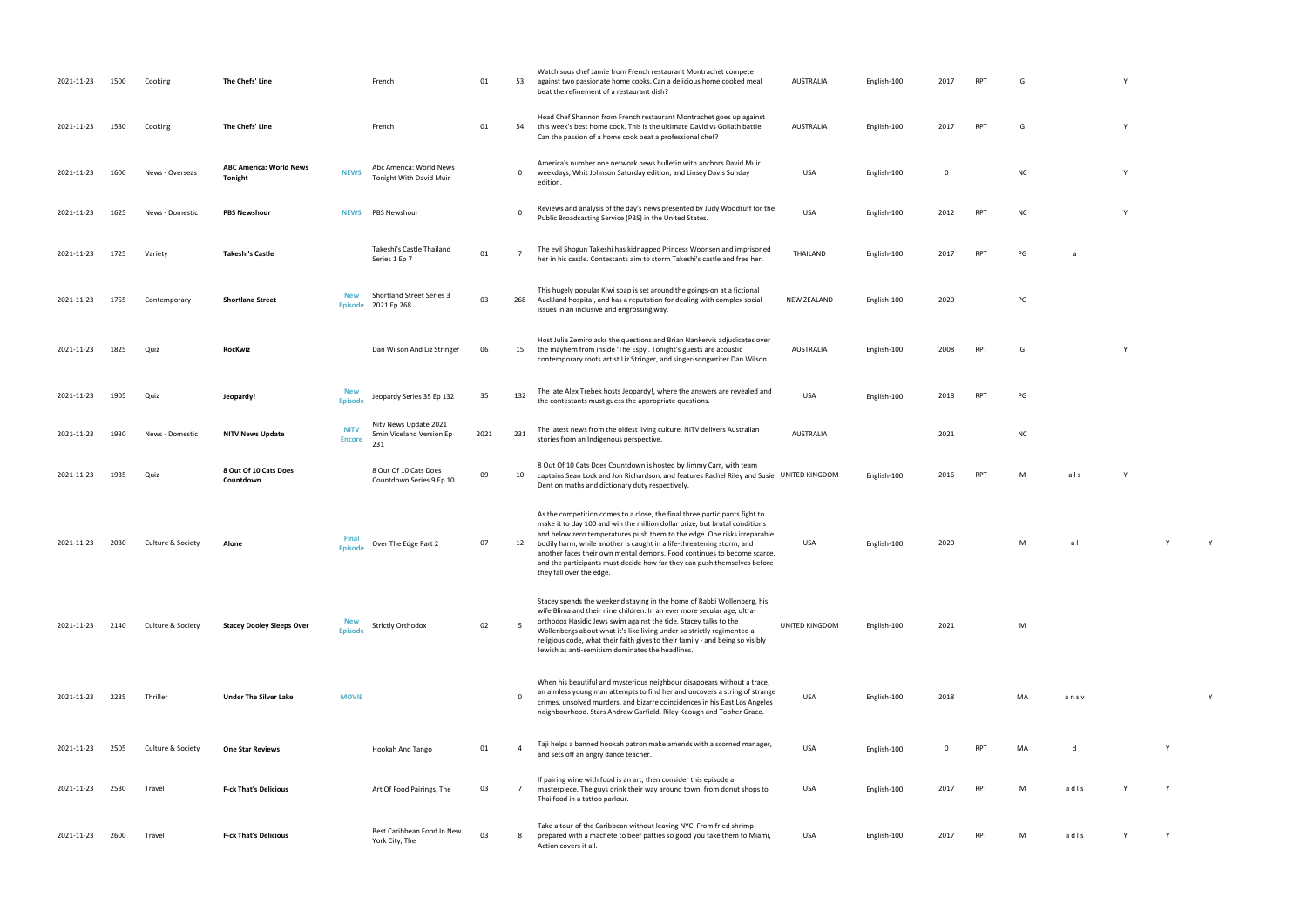| 2021-11-23 | 2630 | News - Overseas | <b>RT News In English From</b><br>Moscow | Russia Today English News                                 | 0                  | RT from Moscow delivers the latest news and current affairs from around<br>the world including special reports and entertainment news, in English.                                                           | <b>RUSSIA</b>    | English-100    | 0           |            | <b>NC</b> |           |   |  |
|------------|------|-----------------|------------------------------------------|-----------------------------------------------------------|--------------------|--------------------------------------------------------------------------------------------------------------------------------------------------------------------------------------------------------------|------------------|----------------|-------------|------------|-----------|-----------|---|--|
| 2021-11-23 | 2700 | News - Overseas | <b>Thai News</b>                         | Thai News                                                 | 0                  | News via satellite from Thai Public Broadcasting Service, in Thai, no<br>subtitles.                                                                                                                          | THAILAND         | Thai-100       | 0           |            | <b>NC</b> |           |   |  |
| 2021-11-23 | 2730 | News - Overseas | <b>Bangla News</b>                       | Bangla News                                               | 0                  | News via satellite from Channel i Bangladesh, in Bangla, no subtitles.                                                                                                                                       | BANGLADESH       | Bengali-100    | 0           |            | NC        |           |   |  |
| 2021-11-23 | 2800 | News - Overseas | Punjabi News                             | Punjabi News                                              | 0                  | News via satellite from India, in Punjabi, no subtitles.                                                                                                                                                     | INDIA            | Punjabi-100    | 0           |            | NC        |           |   |  |
| 2021-11-23 | 2830 | News - Overseas | <b>Sri Lankan Sinhalese News</b>         | Sri Lankan Sinhalese News                                 | 0                  | News from Sri Lanka Rupavahini Corporation Colombo Sri Lanka, in<br>Sinhalese, no subtitles.                                                                                                                 | <b>SRI LANKA</b> | Sinhalese-100  | 0           |            | <b>NC</b> |           |   |  |
| 2021-11-24 | 0500 | News - Overseas | Korean News                              | Korean News                                               | 0                  | News via satellite from YTN Korea, in Korean, no subtitles.                                                                                                                                                  | SOUTH KOREA      | Korean-100     | 2013        |            | NC        |           |   |  |
| 2021-11-24 | 0530 | News - Overseas | <b>Indonesian News</b>                   | <b>Indonesian News</b>                                    | $\mathbf 0$        | News via satellite from TVRI Jakarta, in Indonesian, no subtitles.                                                                                                                                           | INDONESIA        | Indonesian-100 | 2013        |            | NC        |           |   |  |
| 2021-11-24 | 0610 | News - Overseas | <b>Hong Kong News</b>                    | Hong Kong News                                            | $\mathbf 0$        | News via satellite from TVB Hong Kong, in Cantonese, no subtitles.                                                                                                                                           | <b>HONG KONG</b> | Cantonese-100  | 2013        |            | <b>NC</b> |           |   |  |
| 2021-11-24 | 0630 | News - Overseas | <b>Deutsche Welle English News</b>       | Deutsche Welle English<br>News                            | $\mathbf 0$        | News and analysis of the top international and European news and current<br>affairs from Berlin, in English.                                                                                                 | GERMANY          | English-100    | $\mathbf 0$ |            | NC        |           |   |  |
| 2021-11-24 | 0700 | News - Overseas | <b>Russian News</b>                      | <b>Russian News</b>                                       | 0                  | News via satellite from NTV Moscow, in Russian, no subtitles.                                                                                                                                                | RUSSIA           | Russian-100    | 2013        |            | NC        |           |   |  |
| 2021-11-24 | 0730 | News - Overseas | <b>Polish News</b>                       | Polish News                                               | $\mathbf 0$        | Wydarzenia from Polsat in Warsaw via satellite, in Polish, no subtitles.                                                                                                                                     | POLAND           | Polish-100     | 2013        |            | NC        |           |   |  |
| 2021-11-24 | 0800 | News - Overseas | <b>Ukrainian News</b>                    | Ukrainian News                                            | 0                  | Ukrainian News from the National Television Company of Ukraine in Kyiv,<br>no subtitles.                                                                                                                     | <b>UKRAINE</b>   | Ukrainian-100  | 2014        |            | NC        |           |   |  |
| 2021-11-24 | 0830 | News - Overseas | <b>Macedonian News</b>                   | Macedonian News                                           | $\mathbf 0$        | News via satellite from public broadcaster MRT in Skopje, in Macedonian,<br>no subtitles.                                                                                                                    | MACEDONIA        | Macedonian-100 | 2013        |            | NC        |           |   |  |
| 2021-11-24 | 0900 | News - Overseas | <b>Croatian News</b>                     | <b>Croatian News</b>                                      | 0                  | News via satellite from HRT Croatia, in Croatian, no subtitles.                                                                                                                                              | CROATIA          | Croatian-100   | 2013        |            | <b>NC</b> |           |   |  |
| 2021-11-24 | 0930 | News - Overseas | <b>Serbian News</b>                      | Serbian News                                              | $\mathbf 0$        | News via satellite from Serbian Broadcasting Corporation, in Serbian, no<br>subtitles.                                                                                                                       | SERBIA           | Serbian-100    | 2013        |            | NC        |           |   |  |
| 2021-11-24 | 1000 | News - Overseas | <b>Dutch News</b>                        | Dutch News                                                | $\mathbf 0$        | News via satellite from BVN, in Dutch, no subtitles                                                                                                                                                          | NETHERLANDS      | Dutch-100      | 2013        |            | ΝC        |           |   |  |
| 2021-11-24 | 1030 | News - Overseas | F24 International & Africa News          | <b>African News</b>                                       | $\mathbf{0}$       | African news in English from France 24.                                                                                                                                                                      | <b>FRANCE</b>    | English-100    | 0           |            | <b>NC</b> |           |   |  |
| 2021-11-24 | 1100 | News - Overseas | <b>NHK Japanese News</b>                 | Nhk Japanese News                                         | $\overline{0}$     | News via satellite from NHK Tokyo in Japanese, no subtitles.                                                                                                                                                 | <b>JAPAN</b>     | Japanese-100   | 2013        |            | NC        |           |   |  |
| 2021-11-24 | 1135 | News - Overseas | <b>Hindi News</b>                        | Hindi News                                                | $\mathbf{0}$       | News via satellite from NDTV India, in Hindi, no subtitles.                                                                                                                                                  | <b>INDIA</b>     | Hindi-100      | 2013        |            | NC        |           |   |  |
| 2021-11-24 | 1200 | Basketball      | NBA 2021-2022: Lakers V Pistons REPLAY   | Basketball: Nba 2021-2022,<br>LA Lakers V Detroit Pistons | 2021<br>10         | Coverage of the 2021-2022 National Basketball Association. LA Lakers take<br>on the Detroit Pistons at Little Caesars Arena, Detroit. Tip-off at 12.05pm<br>AEDT.                                            | USA              | English-100    | 2021        | RPT        | NC        |           |   |  |
| 2021-11-24 | 1400 | Travel          | <b>Beerland</b>                          | Colorado                                                  | 01<br>$\mathbf{3}$ | Meg Gill travels to Colorado and meets with Derek, a home brewer who<br>lives with his parents; tastes Eric and Chelsea's ale called 'the Naughty Elf';<br>and meets Jessica, who uses tamarind in her brew. | USA              | English-100    | 2017        | <b>RPT</b> | M         |           |   |  |
| 2021-11-24 | 1430 | Travel          | Beerland                                 | New Mexico                                                | 01<br>4            | Meg Gill travels to Santa Fe to meet a gun-swinging cowboy and an artist<br>who views beer as an extension of his art. Meg then visits an off-grid party<br>that gets out of control.                        | USA              | English-100    | 2017        | RPT        | M         | $\vert$ s | Y |  |

| NC           |                |              |   |  |
|--------------|----------------|--------------|---|--|
| NC           |                |              |   |  |
| NC           |                |              |   |  |
| NC           |                |              |   |  |
| NC           |                |              |   |  |
| NC           |                |              |   |  |
| NC           |                |              |   |  |
| NC           |                |              |   |  |
| NC           |                |              |   |  |
| NC           |                |              |   |  |
| NC           |                |              |   |  |
| NC           |                |              |   |  |
| NC           |                |              |   |  |
| NC           |                |              |   |  |
| NC           |                |              |   |  |
| NC           |                |              |   |  |
| NC           |                |              |   |  |
| NC           |                |              |   |  |
| NC           |                |              |   |  |
| NC           |                |              |   |  |
| $\mathsf{M}$ | $\mathbf I$    | $\mathsf{Y}$ |   |  |
| ${\sf M}$    | $\mathsf{I}$ s | Y            | Y |  |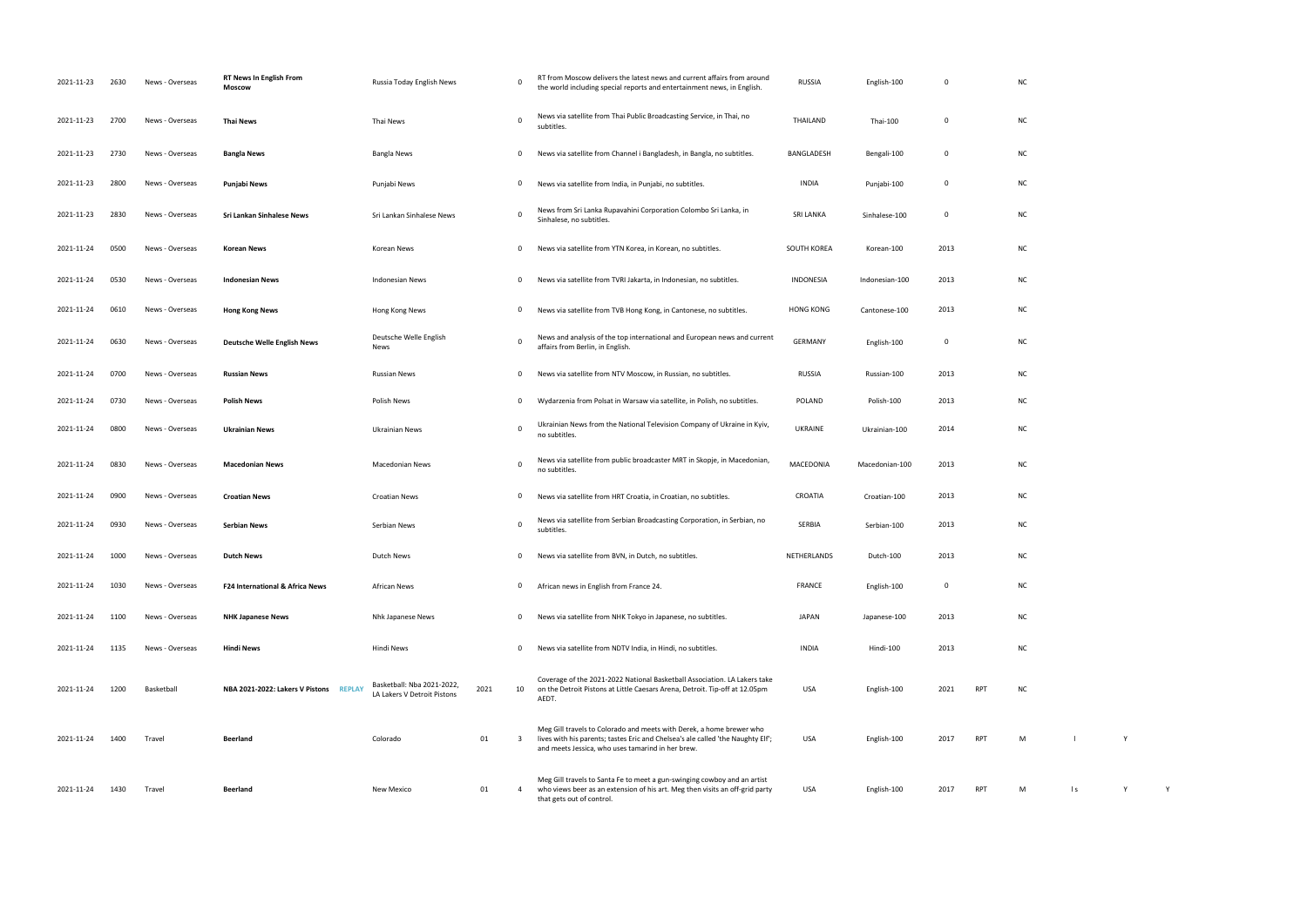| 2021-11-24 | 1500 | Cooking           | The Chefs' Line                                  |                              | French                                                   | 01   | 55             | Maeve O'Meara takes us inside the kitchen of French restaurant<br>Montrachet. Head Chef Shannon cooks up beautiful bread and a tasty pink<br>lady apple and frangipani tart. The rest of the team showcase slow cooked<br>chicken breast with pomme dauphinoise, Hervey Bay scallops and a<br>chocolate passion dessert.                                                                                                                 | AUSTRALIA          | English-100          | 2017        | RPT        | G         |     |          |
|------------|------|-------------------|--------------------------------------------------|------------------------------|----------------------------------------------------------|------|----------------|------------------------------------------------------------------------------------------------------------------------------------------------------------------------------------------------------------------------------------------------------------------------------------------------------------------------------------------------------------------------------------------------------------------------------------------|--------------------|----------------------|-------------|------------|-----------|-----|----------|
| 2021-11-24 | 1530 | Cooking           | The Chefs' Line                                  |                              | Japanese                                                 | 01   | 56             | Four home cooks with a passion for Japanese cuisine battle it out with the<br>chefs' line from Sydney restaurant Sokyo. Apprentice chef Rebecca goes up<br>against the four cooks. Witness the competition, camaraderie and<br>spectacular skills of these talented cooks and chefs. Who will make it to the<br>end of the chefs' line?                                                                                                  | AUSTRALIA          | English-100          | 2017        | <b>RPT</b> | G         |     | Y        |
| 2021-11-24 | 1600 | News - Overseas   | <b>ABC America: World News</b><br><b>Tonight</b> | <b>NEWS</b>                  | Abc America: World News<br>Tonight With David Muir       |      | 0              | America's number one network news bulletin with anchors David Muir<br>weekdays, Whit Johnson Saturday edition, and Linsey Davis Sunday<br>edition.                                                                                                                                                                                                                                                                                       | <b>USA</b>         | English-100          | $\mathbf 0$ |            | <b>NC</b> |     | Y        |
| 2021-11-24 | 1625 | News - Domestic   | <b>PBS Newshour</b>                              | <b>NEWS</b>                  | <b>PBS Newshour</b>                                      |      | $\Omega$       | Reviews and analysis of the day's news presented by Judy Woodruff for the<br>Public Broadcasting Service (PBS) in the United States.                                                                                                                                                                                                                                                                                                     | <b>USA</b>         | English-100          | 2012        | <b>RPT</b> | <b>NC</b> |     |          |
| 2021-11-24 | 1725 | Variety           | <b>Takeshi's Castle</b>                          |                              | Takeshi's Castle Thailand<br>Series 1 Ep 8               | 01   | $\mathbf{R}$   | The evil Shogun Takeshi has kidnapped Princess Woonsen and imprisoned<br>her in his castle. Contestants aim to storm Takeshi's castle and free her.                                                                                                                                                                                                                                                                                      | THAILAND           | English-100          | 2017        | <b>RPT</b> | PG        | als |          |
| 2021-11-24 | 1755 | Contemporary      | <b>Shortland Street</b>                          | <b>New</b><br><b>Episode</b> | <b>Shortland Street Series 3</b><br>2021 Ep 269          | 03   | 269            | This hugely popular Kiwi soap is set around the goings-on at a fictional<br>Auckland hospital, and has a reputation for dealing with complex social<br>issues in an inclusive and engrossing way.                                                                                                                                                                                                                                        | <b>NEW ZEALAND</b> | English-100          | 2020        |            | PG        |     |          |
| 2021-11-24 | 1825 | Quiz              | <b>RocKwiz</b>                                   |                              | Jeff Martin And Tina Arena                               | 06   | 16             | Classic episodes introduced by Julia, Brian and the band. Australian and<br>international rock's most famous faces continue to mix it with the best<br>trivia 'tragics'. Tonight's special guests are Canadian singer-songwriter Jeff<br>Martin and Aussie legend Tina Arena.                                                                                                                                                            | AUSTRALIA          | English-100          | 2008        | <b>RPT</b> | PG        |     | <b>Y</b> |
| 2021-11-24 | 1905 | Quiz              | Jeopardy!                                        | New<br><b>Episode</b>        | Jeopardy Series 35 Ep 133                                | 35   | 133            | The late Alex Trebek hosts Jeopardy!, where the answers are revealed and<br>the contestants must guess the appropriate questions.                                                                                                                                                                                                                                                                                                        | <b>USA</b>         | English-100          | 2018        | <b>RPT</b> | PG        |     |          |
| 2021-11-24 | 1930 | News - Domestic   | <b>NITV News Update</b>                          | <b>NITV</b><br><b>Encore</b> | Nity News Update 2021<br>5min Viceland Version Ep<br>232 | 2021 | 232            | The latest news from the oldest living culture, NITV delivers Australian<br>stories from an Indigenous perspective.                                                                                                                                                                                                                                                                                                                      | <b>AUSTRALIA</b>   |                      | 2021        |            | <b>NC</b> |     |          |
| 2021-11-24 | 1935 | Quiz              | 8 Out Of 10 Cats Does<br>Countdown               |                              | 8 Out Of 10 Cats Does<br>Countdown Series 9 Ep 11        | 09   | 11             | 8 Out Of 10 Cats Does Countdown is hosted by Jimmy Carr, with team<br>captains Sean Lock and Jon Richardson, and features Rachel Riley and Susie UNITED KINGDOM<br>Dent on maths and dictionary duty respectively.                                                                                                                                                                                                                       |                    | English-100          | 2016        | <b>RPT</b> | M         | als | <b>Y</b> |
| 2021-11-24 | 2030 | Biography         | Al Pacino: The Reluctant Star                    |                              | Premiere Al Pacino: The Reluctant Star                   |      | $\Omega$       | Al Pacino made it onto the big stages from Broadway to Hollywood, but,<br>being extremely shy, he is still somewhat of a mystery. At the beginning of<br>the 1970s, he got his first international success as Michael Corleone in 'The<br>Godfather' which was followed by many other leading roles. At nearly 80<br>years of age, Al Pacino continues to show his versatility by appearing both<br>on stage and in front of the camera. | USA                | English-95; German-5 | 2021        |            | M         |     |          |
| 2021-11-24 | 2140 | Drama             | Scarface                                         | <b>MOVIE</b>                 |                                                          |      | $\Omega$       | Oscar winner Al Pacino gives an unforgettable performance as Tony<br>Montana, one of the most ruthless gangsters ever depicted on film.<br>Scarface follows the violent career of a small-time hoodlum who fights his<br>way to the top of Miami's cocaine trade during the 1980s. But, as his<br>power grows, so does his list of enemies. Directed by Brian Da Palma, and<br>also stars Michelle Pfeiffer and Robert Loggia.           | USA                | English-100          | 1983        | <b>RPT</b> | MA        | dlv | Y        |
| 2021-11-24 | 2445 | Biography         | <b>Vice Guide To Film</b>                        |                              | David Fincher                                            | 01   | $\overline{3}$ | Ben Affleck, Jesse Eisenberg and Robin Wright zero in on the meticulous<br>technique of David Fincher, whose controlled mixture of craftsmanship and<br>showmanship has created a series of thrillers casting a long, dark shadow<br>over modern American cinema.                                                                                                                                                                        | USA                | English-100          | 2016        | RPT        | MA        | l v |          |
| 2021-11-24 | 2510 | Culture & Society | The Wrestlers                                    |                              | Powerful Women Of<br>Wrestling                           | 01   | 4              | Damian travels to Florida and Bolivia to learn how women wrestlers<br>around the world are using professional wrestling to battle inequality,<br>misogyny, and domestic abuse.                                                                                                                                                                                                                                                           | CANADA             | English-100          | 2017        | <b>RPT</b> | M         | a v |          |
| 2021-11-24 | 2600 | Culture & Society | <b>Fanatics: The Deep End</b>                    |                              | <b>Free Diving</b>                                       | 01   | 5              | Alice meets Tessa and Dave, who free dive in the swampy, celestial springs<br>of Florida. Is freediving the ultimate, mind-expanding, sober high, or is<br>there something in the water?                                                                                                                                                                                                                                                 | USA                | English-100          | 2020        | <b>RPT</b> | M         | a s |          |

- glish-100 2017 RPT  $G$  Y
	-
	-
	- NC Y
	- PUBLIC BROADCASTING STATES. USA ENGLISH-100 2012 RPT NC Y
	- her in his castle. Contestants and free her. The storm Takeshijo and free her. The storm Takeshijo castle and <br>The storm Takeshijo 2017 RPT PG and free her. The storm Takeshijo 2017 RPT PG and for storm Takeshijo 2017 RPT
		-
	- AUSTRALIA ENGLISH-100 2008 RPT PG Y
		-
		-
		- $nc$
	- 2016 RPT M als Y
		- USA English-95; German-5 2021 M Y
		-
	- 1983 RPT MA d l v Y Y Y Y
		- PT MA lv
			-
		- RPT M a v Y
	- 2020 RPT M as
- 
- 
- 
- 
- 
- 
- 
- 
- 
- 
- 
-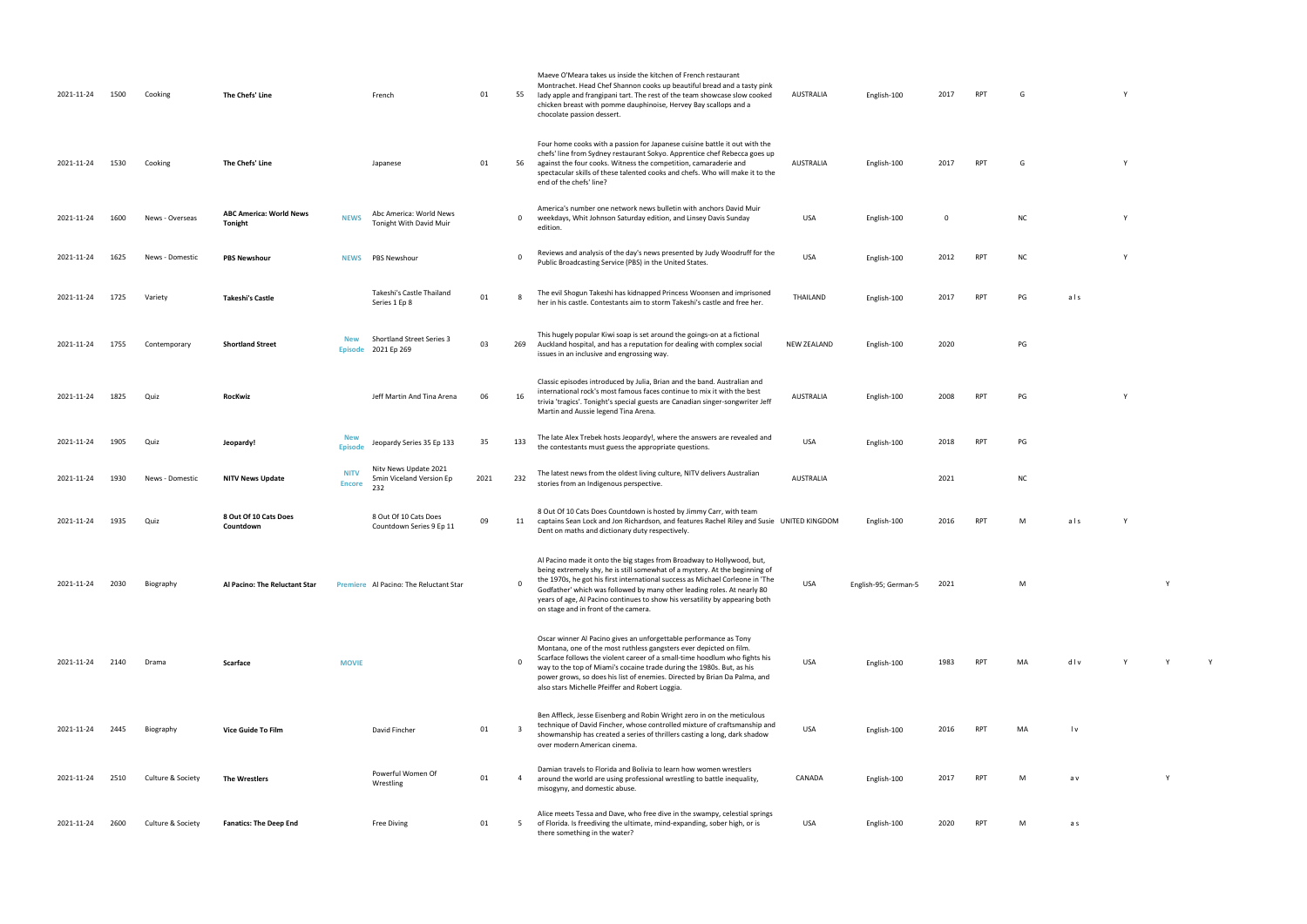| 2021-11-24 | 2630 | News - Overseas   | France 24 News In English From<br>Paris                        | France 24 English News                                                |      | 0              | International news and current affairs television from Paris, offering a<br>French perspective on world events, in English.                                                                                                                        | <b>FRANCE</b>    | English-100    | 0           |            | <b>NC</b> |     |  |
|------------|------|-------------------|----------------------------------------------------------------|-----------------------------------------------------------------------|------|----------------|----------------------------------------------------------------------------------------------------------------------------------------------------------------------------------------------------------------------------------------------------|------------------|----------------|-------------|------------|-----------|-----|--|
| 2021-11-24 | 2700 | News - Overseas   | <b>Thai News</b>                                               | Thai News                                                             |      | 0              | News via satellite from Thai Public Broadcasting Service, in Thai, no<br>subtitles.                                                                                                                                                                | THAILAND         | Thai-100       | 0           |            | NC        |     |  |
| 2021-11-24 | 2730 | News - Overseas   | <b>Bangla News</b>                                             | Bangla News                                                           |      | 0              | News via satellite from Channel i Bangladesh, in Bangla, no subtitles.                                                                                                                                                                             | BANGLADESH       | Bengali-100    | 0           |            | NC        |     |  |
| 2021-11-24 | 2800 | News - Overseas   | Punjabi News                                                   | Punjabi News                                                          |      | 0              | News via satellite from India, in Punjabi, no subtitles.                                                                                                                                                                                           | INDIA            | Punjabi-100    | 0           |            | <b>NC</b> |     |  |
| 2021-11-24 | 2830 | News - Overseas   | Sri Lankan Sinhalese News                                      | Sri Lankan Sinhalese News                                             |      | 0              | News from Sri Lanka Rupavahini Corporation Colombo Sri Lanka, in<br>Sinhalese, no subtitles.                                                                                                                                                       | <b>SRI LANKA</b> | Sinhalese-100  | 0           |            | NC        |     |  |
| 2021-11-25 | 0500 | News - Overseas   | <b>Korean News</b>                                             | Korean News                                                           |      | 0              | News via satellite from YTN Korea, in Korean, no subtitles.                                                                                                                                                                                        | SOUTH KOREA      | Korean-100     | 2013        |            | <b>NC</b> |     |  |
| 2021-11-25 | 0530 | News - Overseas   | <b>Indonesian News</b>                                         | Indonesian News                                                       |      | 0              | News via satellite from TVRI Jakarta, in Indonesian, no subtitles.                                                                                                                                                                                 | <b>INDONESIA</b> | Indonesian-100 | 2013        |            | <b>NC</b> |     |  |
| 2021-11-25 | 0610 | News - Overseas   | <b>Hong Kong News</b>                                          | Hong Kong News                                                        |      | $\mathbf{0}$   | News via satellite from TVB Hong Kong, in Cantonese, no subtitles.                                                                                                                                                                                 | <b>HONG KONG</b> | Cantonese-100  | 2013        |            | <b>NC</b> |     |  |
| 2021-11-25 | 0630 | News - Overseas   | <b>Deutsche Welle English News</b>                             | Deutsche Welle English<br>News                                        |      | 0              | News and analysis of the top international and European news and current<br>affairs from Berlin, in English.                                                                                                                                       | GERMANY          | English-100    | 0           |            | <b>NC</b> |     |  |
| 2021-11-25 | 0700 | News - Overseas   | <b>Russian News</b>                                            | Russian News                                                          |      | 0              | News via satellite from NTV Moscow, in Russian, no subtitles.                                                                                                                                                                                      | RUSSIA           | Russian-100    | 2013        |            | <b>NC</b> |     |  |
| 2021-11-25 | 0730 | News - Overseas   | <b>Polish News</b>                                             | Polish News                                                           |      | 0              | Wydarzenia from Polsat in Warsaw via satellite, in Polish, no subtitles.                                                                                                                                                                           | <b>POLAND</b>    | Polish-100     | 2013        |            | NC        |     |  |
| 2021-11-25 | 0800 | News - Overseas   | <b>Maltese News</b>                                            | <b>Maltese News</b>                                                   |      | 0              | News from Public Broadcasting Services Limited, Malta, in Maltese, no<br>subtitles.                                                                                                                                                                | MALTA            | Maltese-100    | 2013        |            | NC        |     |  |
| 2021-11-25 | 0830 | News - Overseas   | <b>Macedonian News</b>                                         | <b>Macedonian News</b>                                                |      | $\mathbf 0$    | News via satellite from public broadcaster MRT in Skopje, in Macedonian,<br>no subtitles.                                                                                                                                                          | MACEDONIA        | Macedonian-100 | 2013        |            | NC        |     |  |
| 2021-11-25 | 0900 | News - Overseas   | <b>Croatian News</b>                                           | <b>Croatian News</b>                                                  |      | 0              | News via satellite from HRT Croatia, in Croatian, no subtitles.                                                                                                                                                                                    | CROATIA          | Croatian-100   | 2013        |            | <b>NC</b> |     |  |
| 2021-11-25 | 0930 | News - Overseas   | <b>Serbian News</b>                                            | Serbian News                                                          |      | 0              | News via satellite from Serbian Broadcasting Corporation, in Serbian, no<br>subtitles.                                                                                                                                                             | SERBIA           | Serbian-100    | 2013        |            | NC        |     |  |
| 2021-11-25 | 1000 | News - Overseas   | <b>Dutch News</b>                                              | Dutch News                                                            |      | 0              | News via satellite from BVN, in Dutch, no subtitles.                                                                                                                                                                                               | NETHERLANDS      | Dutch-100      | 2013        |            | NC        |     |  |
| 2021-11-25 | 1030 | News - Overseas   | Somali News                                                    | Somali News                                                           |      | $\Omega$       | News via satellite from Universal TV as broadcast in Somalia (Mogadishu),<br>in Somali, no subtitles.                                                                                                                                              | SOMALIA          | Somali-100     | $\mathbf 0$ |            | <b>NC</b> |     |  |
| 2021-11-25 | 1100 | News - Overseas   | <b>NHK Japanese News</b>                                       | Nhk Japanese News                                                     |      | $\mathbf{0}$   | News via satellite from NHK Tokyo in Japanese, no subtitles.                                                                                                                                                                                       | <b>JAPAN</b>     | Japanese-100   | 2013        |            | <b>NC</b> |     |  |
| 2021-11-25 | 1135 | News - Overseas   | <b>Hindi News</b>                                              | Hindi News                                                            |      | 0              | News via satellite from NDTV India, in Hindi, no subtitles.                                                                                                                                                                                        | <b>INDIA</b>     | Hindi-100      | 2013        |            | <b>NC</b> |     |  |
| 2021-11-25 | 1200 | Gymnastics        | <b>Rhythmic Gymnastics World Cup</b><br><b>SPORT</b><br>Pesaro | Gymnastics: Rhythmic<br><b>Gymnastics World Cup</b><br>Series, Pesaro | 2020 | 12             | All the best moments and highlights from the Rhythmic Gymnastics World<br>Cup Series, Pesaro. International Gymnastics 2021.                                                                                                                       |                  |                | 2020        | <b>RPT</b> | <b>NC</b> |     |  |
| 2021-11-25 | 1335 | Culture & Society | <b>Most Expensivest</b>                                        | B.O.B.S. Ballin' Out Brooklyn<br>Style                                | 01   | $\overline{4}$ | Why is Brooklyn so boujee, though? 2 Chainz balls hard in the borough to<br>find out.                                                                                                                                                              | <b>USA</b>       | English-100    | 2017        | <b>RPT</b> | M         | $d$ |  |
| 2021-11-25 | 1405 | Culture & Society | Hustle                                                         | Trouble Uptown                                                        | 01   | -5             | John Henry rolls up his sleeves to try and help the owners of streetwear<br>company Bronx Native keep their doors open.                                                                                                                            | <b>USA</b>       | English-100    | 2018        | <b>RPT</b> | M         |     |  |
| 2021-11-25 | 1455 | Cooking           | The Chefs' Line                                                | Japanese                                                              | 01   | 57             | Station chef Alex from Japanese restaurant Sokyo goes up against three<br>passionate home cooks. Witness the competition, camaraderie and<br>spectacular skills of these talented cooks and chefs.                                                 | AUSTRALIA        | English-100    | 2017        | RPT        | G         |     |  |
| 2021-11-25 | 1525 | Cooking           | The Chefs' Line                                                | Japanese                                                              | 01   | 58             | Sous chef Daniel from Japanese restaurant Sokyo goes up against two<br>passionate home cooks. Witness the competition, camaraderie and<br>spectacular skills of these talented cooks and chefs. Who will make it to the<br>end of the chefs' line? | AUSTRALIA        | English-100    | 2017        | <b>RPT</b> | G         |     |  |

|                |     | ${\sf NC}$    |                                        |             |             |              |  |
|----------------|-----|---------------|----------------------------------------|-------------|-------------|--------------|--|
|                |     | ${\sf NC}$    |                                        |             |             |              |  |
|                |     | ${\sf NC}$    |                                        |             |             |              |  |
|                |     | ${\sf NC}$    |                                        |             |             |              |  |
|                |     | ${\sf NC}$    |                                        |             |             |              |  |
| 3              |     | ${\sf NC}$    |                                        |             |             |              |  |
| 3              |     | ${\sf NC}$    |                                        |             |             |              |  |
| 3              |     | ${\sf NC}$    |                                        |             |             |              |  |
|                |     | ${\sf NC}$    |                                        |             |             |              |  |
| 3              |     | ${\sf NC}$    |                                        |             |             |              |  |
| 3              |     | ${\sf NC}$    |                                        |             |             |              |  |
| 3              |     | ${\sf NC}$    |                                        |             |             |              |  |
| 3              |     | ${\sf NC}$    |                                        |             |             |              |  |
| 3              |     | ${\sf NC}$    |                                        |             |             |              |  |
| 3              |     | ${\sf NC}$    |                                        |             |             |              |  |
| 3              |     | ${\sf NC}$    |                                        |             |             |              |  |
|                |     | ${\sf NC}$    |                                        |             |             |              |  |
| 3              |     | ${\sf NC}$    |                                        |             |             |              |  |
| 3              |     | ${\sf NC}$    |                                        |             |             |              |  |
| 0              | RPT | ${\sf NC}$    |                                        | $\mathsf Y$ |             |              |  |
| $\overline{7}$ | RPT | ${\sf M}$     | $\operatorname{\mathsf{d}} \mathsf{I}$ | $\mathsf Y$ | Y           |              |  |
| 8              | RPT | ${\sf M}$     | $\perp$                                |             | $\mathsf Y$ | $\mathsf{Y}$ |  |
| $\overline{7}$ | RPT | ${\mathsf G}$ |                                        | Y           |             |              |  |
|                |     |               |                                        |             |             |              |  |
| 7              | RPT | ${\mathsf G}$ |                                        | Y           |             |              |  |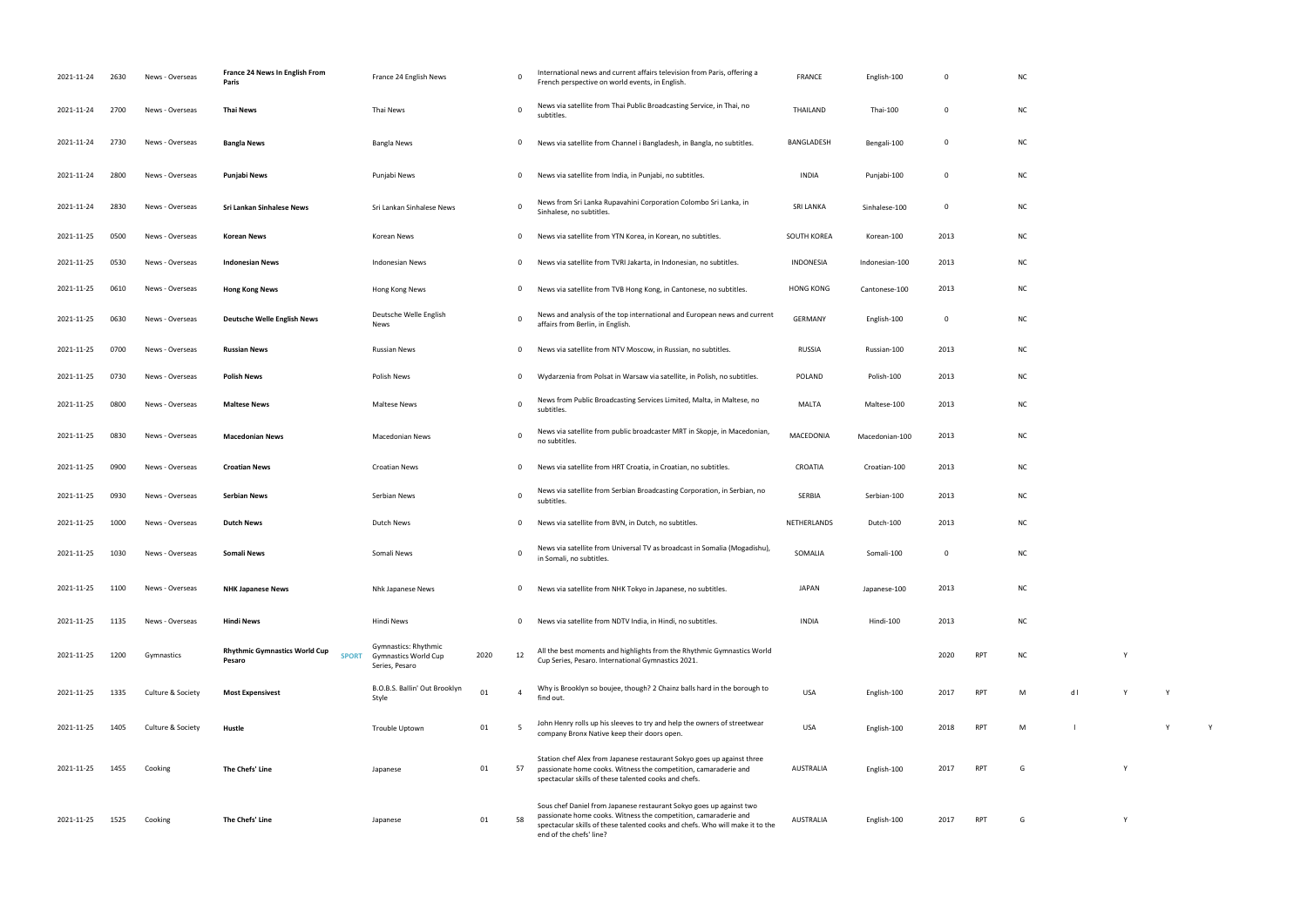| 2021-11-25 | 1555 | News - Overseas   | <b>ABC America: World News</b><br>Tonight         | <b>NEWS</b>                  | Abc America: World News<br>Tonight With David Muir       |      | $\mathbf 0$    | America's number one network news bulletin with anchors David Muir<br>weekdays, Whit Johnson Saturday edition, and Linsey Davis Sunday<br>edition.                                                                                                                                                                                                                                                                                               | <b>USA</b>         | English-100 | $\mathbf 0$ |            | <b>NC</b> |     |  |
|------------|------|-------------------|---------------------------------------------------|------------------------------|----------------------------------------------------------|------|----------------|--------------------------------------------------------------------------------------------------------------------------------------------------------------------------------------------------------------------------------------------------------------------------------------------------------------------------------------------------------------------------------------------------------------------------------------------------|--------------------|-------------|-------------|------------|-----------|-----|--|
| 2021-11-25 | 1625 | News - Domestic   | <b>PBS Newshour</b>                               | <b>NEWS</b>                  | <b>PBS Newshour</b>                                      |      | $\Omega$       | Reviews and analysis of the day's news presented by Judy Woodruff for the<br>Public Broadcasting Service (PBS) in the United States.                                                                                                                                                                                                                                                                                                             | <b>USA</b>         | English-100 | 2012        | <b>RPT</b> | <b>NC</b> |     |  |
| 2021-11-25 | 1725 | Variety           | <b>Takeshi's Castle</b>                           |                              | Takeshi's Castle Thailand<br>Series 1 Ep 9               | 01   | -9             | The evil Shogun Takeshi has kidnapped Princess Woonsen and imprisoned<br>her in his castle. Contestants aim to storm Takeshi's castle and free her.                                                                                                                                                                                                                                                                                              | THAILAND           | English-100 | 2017        | <b>RPT</b> | PG        | a s |  |
| 2021-11-25 | 1755 | Contemporary      | <b>Shortland Street</b>                           | <b>New</b><br><b>Episode</b> | <b>Shortland Street Series 3</b><br>2021 Ep 270          | 03   | 270            | This hugely popular Kiwi soap is set around the goings-on at a fictional<br>Auckland hospital, and has a reputation for dealing with complex social<br>issues in an inclusive and engrossing way.                                                                                                                                                                                                                                                | <b>NEW ZEALAND</b> | English-100 | 2020        |            | PG        |     |  |
| 2021-11-25 | 1825 | Quiz              | RocKwiz                                           |                              | Kram And Elana Stone                                     | 06   | 17             | Rock music's most famous faces continue to mix it with the best local trivia<br>buffs. Host Julia Zemiro asks the questions and Brian Nankervis adjudicates<br>over the mayhem. Special guests this week are Spiderbait's Kram and jazz<br>vocalist Elana Stone.                                                                                                                                                                                 | <b>AUSTRALIA</b>   | English-100 | 2008        | <b>RPT</b> | PG        |     |  |
| 2021-11-25 | 1905 | Quiz              | Jeopardy!                                         | <b>New</b><br><b>Episode</b> | Jeopardy Series 35 Ep 134                                | 35   | 134            | The late Alex Trebek hosts Jeopardy!, where the answers are revealed and<br>the contestants must guess the appropriate questions.                                                                                                                                                                                                                                                                                                                | <b>USA</b>         | English-100 | 2018        | <b>RPT</b> | PG        |     |  |
| 2021-11-25 | 1930 | News - Domestic   | <b>NITV News Update</b>                           | <b>NITV</b><br><b>Encore</b> | Nity News Update 2021<br>5min Viceland Version Ep<br>233 | 2021 | 233            | The latest news from the oldest living culture, NITV delivers Australian<br>stories from an Indigenous perspective.                                                                                                                                                                                                                                                                                                                              | AUSTRALIA          |             | 2021        |            | <b>NC</b> |     |  |
| 2021-11-25 | 1935 | Quiz              | 8 Out Of 10 Cats Does<br>Countdown                |                              | 8 Out Of 10 Cats Does<br>Countdown Series 9 Ep 12        | 09   | 12             | 8 Out Of 10 Cats Does Countdown is hosted by Jimmy Carr, with team<br>captains Sean Lock and Jon Richardson, and features Rachel Riley and Susie UNITED KINGDOM<br>Dent on maths and dictionary duty respectively.                                                                                                                                                                                                                               |                    | English-100 | 2016        | <b>RPT</b> | M         | als |  |
| 2021-11-25 | 2030 | History           | The Curse Of Oak Island                           | <b>New</b><br><b>Episode</b> | Torch Is Passed Part 1, The                              | 07   | 10             | Rick, Marty and the Oak Island team are back with more determination<br>than ever to solve the 224-year old treasure mystery. Excitement is at an<br>all-time high as they make a number of incredible discoveries including<br>evidence of man-made workings in the triangle-shaped swamp.                                                                                                                                                      | <b>USA</b>         | English-100 | 2020        |            | M         | al  |  |
| 2021-11-25 | 2120 | History           | The Curse Of Oak Island                           | <b>New</b><br><b>Episode</b> | Torch Is Passed Part 2, The                              | 07   | 11             | Rick, Marty and the Oak Island team are back with more determination<br>than ever to solve the 224-year old treasure mystery. Excitement is at an<br>all-time high as they make a number of incredible discoveries including<br>evidence of man-made workings in the triangle-shaped swamp.                                                                                                                                                      | <b>USA</b>         | English-100 | 2020        |            | M         | al  |  |
| 2021-11-25 | 2210 | Culture & Society | The Source                                        | <b>New</b><br><b>Episode</b> | Smugglers                                                | 01   | $\overline{3}$ | The Source goes undercover to infiltrate the people smuggling gangs<br>responsible for sending migrants across the Channel from France to the<br>UK. Posing as a refugee, our reporter tracks down key individuals who<br>profit from desperate people hoping to claim asylum in the UK. While the<br>smugglers dismiss the dangers of crossing the Channel on dilapidated and<br>overcrowded boats, the truth is, the boats can easily capsize. | USA                | English-100 | 2021        |            | M         |     |  |
| 2021-11-25 | 2300 | Culture & Society | <b>Return Of The Taliban</b>                      |                              | Return Of The Taliban                                    |      | $\mathbf 0$    | VICE News reporters were on the ground in Afghanistan to witness the<br>final days of the longest American war, from the frontlines of battle to the<br>desperate scenes at the airport, this is the definitive account of the<br>Taliban's return to power, reported by a team who have covered this<br>country and this war for a generation.                                                                                                  | USA                | English-100 | 2021        | <b>RPT</b> | M         | alv |  |
| 2021-11-25 | 2405 | Period            | <b>Vikings</b>                                    |                              | New Beginning                                            | 06   | 1              | It is six months after the battle of Kattegat and Bjorn is now King. But as he<br>struggles with the responsibilities of kingship, he finds he can't rely on his<br>mother, Lagertha - as she has other plans. Meanwhile, Ivar falls into the<br>hands of the Kievan Rus and, in their ruthless and unpredictable ruler<br>Prince Oleg, he may finally have met his match.                                                                       | USA                | English-100 | 2019        | <b>RPT</b> | MA        | a v |  |
| 2021-11-25 | 2455 | Culture & Society | Crackdown In Cambodia & Last<br><b>Responders</b> |                              | Crackdown In Cambodia And<br>The Last Responders         | 07   | 13             | VICE News' Hind Hassan meets some of the people who have been accused<br>of spreading 'fake news' - including a 14-year-old girl. VICE's Seb Walker<br>follows New York City's funeral directors as they battle against a pandemic<br>to maintain dignity for the dead.                                                                                                                                                                          | <b>USA</b>         | English-100 | 2020        | <b>RPT</b> | M         | alv |  |

| <b>NC</b> |  | Y |
|-----------|--|---|
|           |  |   |

- PUBLIC BROADCASTING STATES. USA ENGLISH-100 2012 RPT NC Y
- her in his castle. Contestants and free her. The storm Takeshijo and free her. The storm Takeshijo and free her<br>Thailand English-100 2017 RPT PG a storm Takeshijo and free her. The storm Takeshijo and free her. The storm T
	-
	-
- RPT PG Y
	-
- $NC$
- RPT M als Y
	- USA English-100 2020 M a l Y
	-
	- USA English-100 2020 M a l
	-
	-
	-
- USA English-100 2021 RPT M a l v Y
- RPT MA av Y Y
	-
- RPT M alv  $V$
- 
- 
- 
- 
- 
- 
- 
- 
- 
- 
- 
- 
- 
- 
-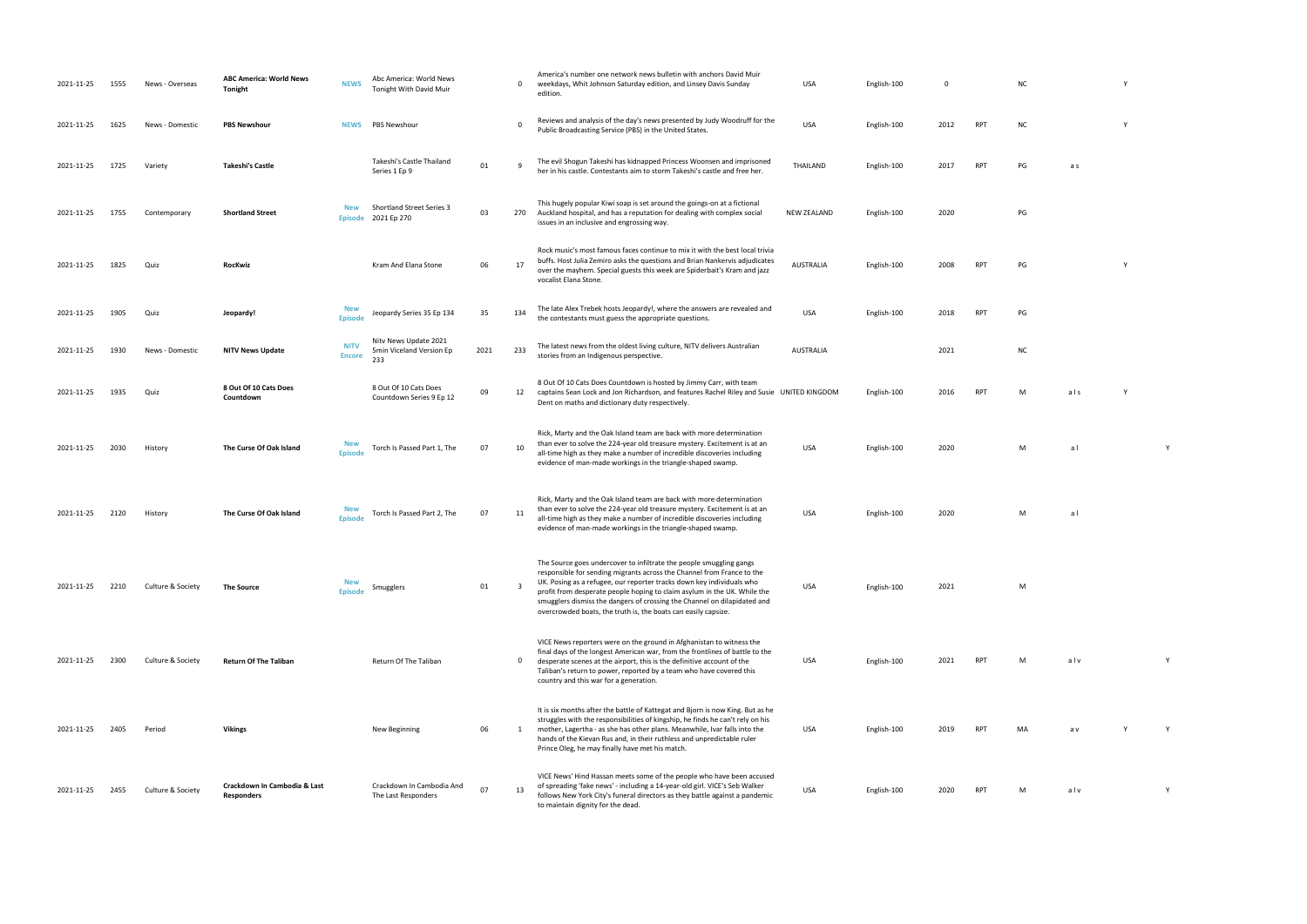| 2021-11-25 | 2525 | Sexuality       | <b>My House: The Real Pose</b>     | Thug Realness                  |    | 5           | Jelani wonders if his 'realness' will measure up in Philly at The Dorian Corey<br>Ball. Meanwhile, Tati meets with The House of Lanvin, who's been courting<br>her, to discuss joining. | USA                     | English-100    | 2017        | RPT        | M         |      |   |
|------------|------|-----------------|------------------------------------|--------------------------------|----|-------------|-----------------------------------------------------------------------------------------------------------------------------------------------------------------------------------------|-------------------------|----------------|-------------|------------|-----------|------|---|
| 2021-11-25 | 2555 | Sexuality       | My House: The Real Pose            | C.R.E.A.M.                     |    | 6           | Jelani seeks help from a financial advisor, wanting to learn more about<br>investments and building credit. Tati and Alex walk in fashion week for a<br>luxury brand.                   | USA                     | English-100    | 2017        | RPT        | M         | alns |   |
| 2021-11-25 | 2620 | News - Overseas | <b>Deutsche Welle English News</b> | Deutsche Welle English<br>News |    |             | News and analysis of the top international and European news and current<br>affairs from Berlin, in English.                                                                            | <b>GERMANY</b>          | English-100    | 0           |            | <b>NC</b> |      |   |
| 2021-11-25 | 2700 | News - Overseas | <b>Thai News</b>                   | Thai News                      |    | $\Omega$    | News via satellite from Thai Public Broadcasting Service, in Thai, no<br>subtitles.                                                                                                     | THAILAND                | Thai-100       | 0           |            | <b>NC</b> |      |   |
| 2021-11-25 | 2730 | News - Overseas | <b>Bangla News</b>                 | <b>Bangla News</b>             |    | 0           | News via satellite from Channel i Bangladesh, in Bangla, no subtitles.                                                                                                                  | BANGLADESH              | Bengali-100    | $\mathbf 0$ |            | <b>NC</b> |      |   |
| 2021-11-25 | 2800 | News - Overseas | Punjabi News                       | Punjabi News                   |    | 0           | News via satellite from India, in Punjabi, no subtitles.                                                                                                                                | INDIA                   | Punjabi-100    | 0           |            | <b>NC</b> |      |   |
| 2021-11-25 | 2830 | News - Overseas | Sri Lankan Sinhalese News          | Sri Lankan Sinhalese News      |    | $\mathbf 0$ | News from Sri Lanka Rupavahini Corporation Colombo Sri Lanka, in<br>Sinhalese, no subtitles.                                                                                            | <b>SRI LANKA</b>        | Sinhalese-100  | 0           |            | <b>NC</b> |      |   |
| 2021-11-26 | 0500 | News - Overseas | <b>Korean News</b>                 | Korean News                    |    | 0           | News via satellite from YTN Korea, in Korean, no subtitles.                                                                                                                             | SOUTH KOREA             | Korean-100     | 2013        |            | <b>NC</b> |      |   |
| 2021-11-26 | 0530 | News - Overseas | <b>Indonesian News</b>             | <b>Indonesian News</b>         |    | 0           | News via satellite from TVRI Jakarta, in Indonesian, no subtitles.                                                                                                                      | INDONESIA               | Indonesian-100 | 2013        |            | <b>NC</b> |      |   |
| 2021-11-26 | 0610 | News - Overseas | <b>Hong Kong News</b>              | Hong Kong News                 |    | 0           | News via satellite from TVB Hong Kong, in Cantonese, no subtitles.                                                                                                                      | <b>HONG KONG</b>        | Cantonese-100  | 2013        |            | <b>NC</b> |      |   |
| 2021-11-26 | 0630 | News - Overseas | <b>Deutsche Welle English News</b> | Deutsche Welle English<br>News |    | 0           | News and analysis of the top international and European news and current<br>affairs from Berlin, in English.                                                                            | <b>GERMANY</b>          | English-100    | 0           |            | <b>NC</b> |      |   |
| 2021-11-26 | 0700 | News - Overseas | <b>Russian News</b>                | <b>Russian News</b>            |    | 0           | News via satellite from NTV Moscow, in Russian, no subtitles.                                                                                                                           | RUSSIA                  | Russian-100    | 2013        |            | <b>NC</b> |      |   |
| 2021-11-26 | 0730 | News - Overseas | <b>Polish News</b>                 | Polish News                    |    | 0           | Wydarzenia from Polsat in Warsaw via satellite, in Polish, no subtitles.                                                                                                                | POLAND                  | Polish-100     | 2013        |            | <b>NC</b> |      |   |
| 2021-11-26 | 0800 | News - Overseas | <b>Bosnian News</b>                | <b>Bosnian News</b>            |    | 0           | News via satellite from Radio-Televizija Bosne i Hercegovine, Bosnia.                                                                                                                   | <b>NIA AND HERZEGOV</b> | Bosnian-100    | 0           |            | <b>NC</b> |      |   |
| 2021-11-26 | 0830 | News - Overseas | <b>Macedonian News</b>             | <b>Macedonian News</b>         |    | 0           | News via satellite from public broadcaster MRT in Skopje, in Macedonian,<br>no subtitles.                                                                                               | MACEDONIA               | Macedonian-100 | 2013        |            | <b>NC</b> |      |   |
| 2021-11-26 | 0900 | News - Overseas | <b>Croatian News</b>               | Croatian News                  |    | 0           | News via satellite from HRT Croatia, in Croatian, no subtitles.                                                                                                                         | CROATIA                 | Croatian-100   | 2013        |            | <b>NC</b> |      |   |
| 2021-11-26 | 0930 | News - Overseas | Serbian News                       | Serbian News                   |    | $\mathbf 0$ | News via satellite from Serbian Broadcasting Corporation, in Serbian, no<br>subtitles.                                                                                                  | SERBIA                  | Serbian-100    | 2013        |            | <b>NC</b> |      |   |
| 2021-11-26 | 1000 | News - Overseas | <b>Dutch News</b>                  | Dutch News                     |    | 0           | News via satellite from BVN, in Dutch, no subtitles.                                                                                                                                    | NETHERLANDS             | Dutch-100      | 2013        |            | <b>NC</b> |      |   |
| 2021-11-26 | 1030 | News - Overseas | <b>Armenian News</b>               | <b>Armenian News</b>           |    | $\mathbf 0$ | News via satellite from Channel H1 Armenia (Yerevan), in Armenian, no<br>subtitles.                                                                                                     | ARMENIA                 | Armenian-100   | 2014        |            | <b>NC</b> |      |   |
| 2021-11-26 | 1100 | News - Overseas | <b>NHK Japanese News</b>           | Nhk Japanese News              |    | 0           | News via satellite from NHK Tokyo in Japanese, no subtitles.                                                                                                                            | JAPAN                   | Japanese-100   | 2013        |            | <b>NC</b> |      |   |
| 2021-11-26 | 1135 | News - Overseas | <b>Hindi News</b>                  | Hindi News                     |    | 0           | News via satellite from NDTV India, in Hindi, no subtitles.                                                                                                                             | <b>INDIA</b>            | Hindi-100      | 2013        |            | <b>NC</b> |      |   |
| 2021-11-26 | 1200 | Narrative       | Letterkenny                        | Letterkenny Series 3 Ep 12     | 03 | 12          | The Bay Brothers return home for Hay and all of Letterkenny wants to be<br>the one to throw them a party.                                                                               | CANADA                  | English-100    | 2018        | <b>RPT</b> | M         | als  | Y |
| 2021-11-26 | 1225 | Narrative       | Letterkenny                        | Letterkenny Series 3 Ep 13     | 03 | 13          | The Hicks help their old pal Gail get to the bottom of a strange brew<br>happening at the local bar.                                                                                    | CANADA                  | English-100    | 2018        | RPT        | M         | als  | Y |
| 2021-11-26 | 1255 | Narrative       | Letterkenny                        | Letterkenny Series 3 Ep 14     | 03 | 14          | The Hicks, Skids, and Hockey Players attend a Letterkenny wedding.                                                                                                                      | CANADA                  | English-100    | 2018        | RPT        | M         | als  | Y |
| 2021-11-26 | 1325 | Narrative       | Letterkenny                        | Letterkenny Series 3 Ep 15     | 03 | 15          | Wayne tries on a new relationship. The Skids get deeper into the Dark<br>Web. The Hockey Players meet their new team.                                                                   | CANADA                  | English-100    | 2018        | RPT        | M         | als  | Y |

| nglish-100   | 2017      | RPT        | М          | $\sf I$      |   | Υ |  |
|--------------|-----------|------------|------------|--------------|---|---|--|
| nglish-100   | 2017      | <b>RPT</b> | М          | $a \mid n s$ |   | Υ |  |
| nglish-100   | $\pmb{0}$ |            | NC         |              |   |   |  |
| Thai- $100$  | 0         |            | NC         |              |   |   |  |
| engali-100   | $\pmb{0}$ |            | NC         |              |   |   |  |
| unjabi-100   | $\pmb{0}$ |            | ${\sf NC}$ |              |   |   |  |
| nhalese-100  | 0         |            | NC         |              |   |   |  |
| orean-100    | 2013      |            | NC         |              |   |   |  |
| lonesian-100 | 2013      |            | <b>NC</b>  |              |   |   |  |
| ntonese-100  | 2013      |            | NC         |              |   |   |  |
| nglish-100   | $\pmb{0}$ |            | NC         |              |   |   |  |
| ussian-100   | 2013      |            | NC         |              |   |   |  |
| Polish-100   | 2013      |            | ${\sf NC}$ |              |   |   |  |
| osnian-100   | $\pmb{0}$ |            | ${\sf NC}$ |              |   |   |  |
| cedonian-100 | 2013      |            | NC         |              |   |   |  |
| roatian-100  | 2013      |            | <b>NC</b>  |              |   |   |  |
| erbian-100   | 2013      |            | ${\sf NC}$ |              |   |   |  |
| Dutch-100    | 2013      |            | <b>NC</b>  |              |   |   |  |
| menian-100   | 2014      |            | ${\sf NC}$ |              |   |   |  |
| panese-100   | 2013      |            | NC         |              |   |   |  |
| Hindi-100    | 2013      |            | ΝC         |              |   |   |  |
| nglish-100   | 2018      | RPT        | М          | als          | Υ |   |  |
| nglish-100   | 2018      | RPT        | М          | als          | Υ |   |  |
| nglish-100   | 2018      | <b>RPT</b> | М          | als          | Υ |   |  |
|              |           |            |            |              |   |   |  |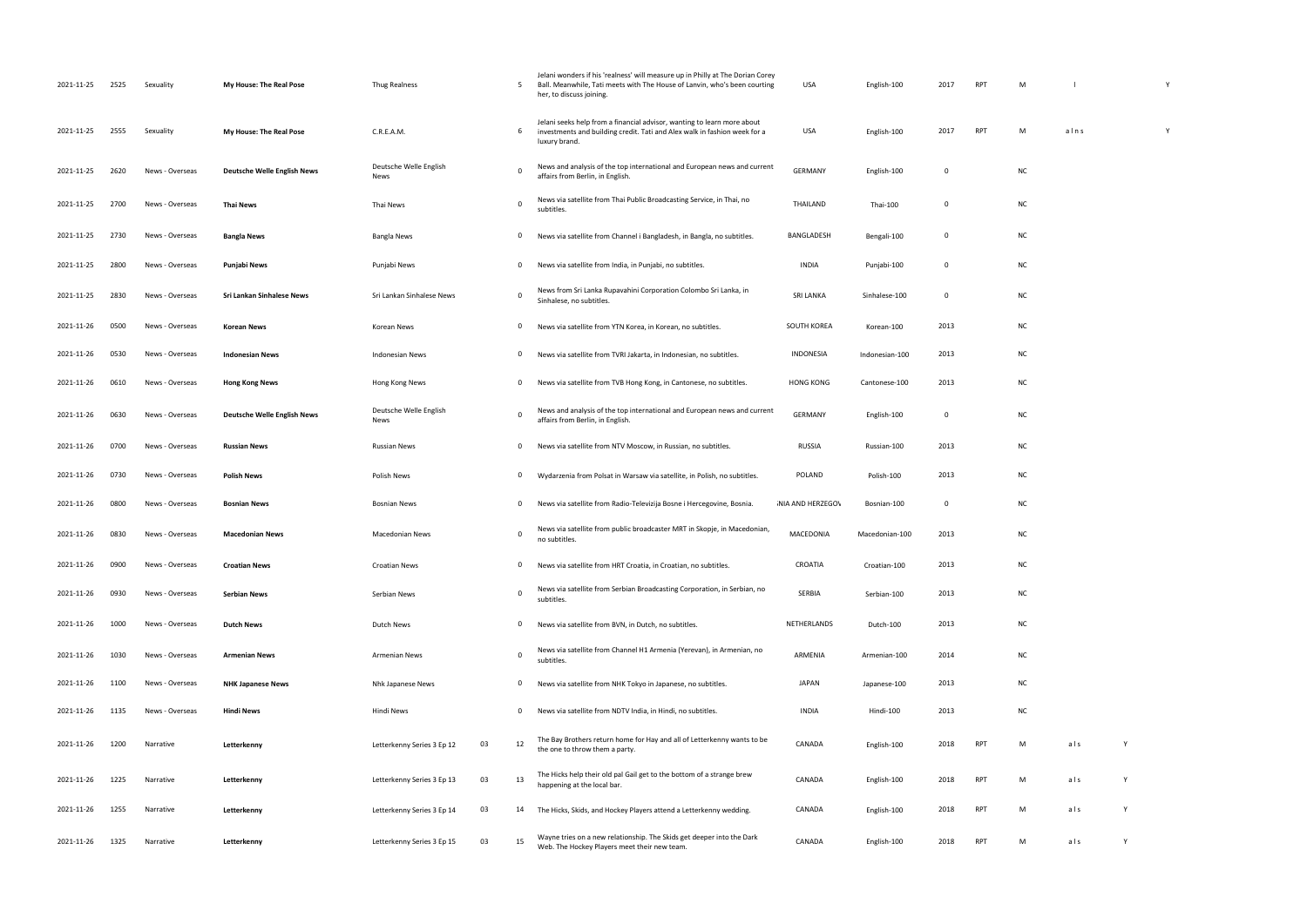| 2021-11-26 | 1350 | Narrative         | Letterkenny                                |                              | Letterkenny Series 3 Ep 16                               | 03   | 16             | An out-of-towner causes a ruckus in Letterkenny.                                                                                                                                                                                                                                                                                                                                                                                                                                  | CANADA             | English-100 | 2018        | <b>RPT</b> | M         | alsv  |  |
|------------|------|-------------------|--------------------------------------------|------------------------------|----------------------------------------------------------|------|----------------|-----------------------------------------------------------------------------------------------------------------------------------------------------------------------------------------------------------------------------------------------------------------------------------------------------------------------------------------------------------------------------------------------------------------------------------------------------------------------------------|--------------------|-------------|-------------|------------|-----------|-------|--|
| 2021-11-26 | 1420 | Narrative         | Letterkenny                                |                              | Letterkenny Series 3 Ep 17                               | 03   | 17             | The competition heats up at Letterkenny's Adult Spelling Bee.                                                                                                                                                                                                                                                                                                                                                                                                                     | CANADA             | English-100 | 2018        | <b>RPT</b> | M         | alnsv |  |
| 2021-11-26 | 1455 | Cooking           | The Chefs' Line                            |                              | Japanese                                                 | 01   | 59             | Head chef Chase from Japanese restaurant Sokyo goes up against this<br>week's best home cook. This is the ultimate David versus Goliath battle.<br>Can the passion of a home cook beat a professional chef?                                                                                                                                                                                                                                                                       | AUSTRALIA          | English-100 | 2017        | <b>RPT</b> | G         |       |  |
| 2021-11-26 | 1525 | Cooking           | The Chefs' Line                            |                              | Japanese                                                 | 01   | 60             | Inside the kitchen of Japanese restaurant Sokyo, Maeve O'Meara learns the<br>art of sushi and sashimi and gets to experience executive chef Chase's<br>creation of slow-cooked and grilled lamb chop in miso and vegemite sauce.                                                                                                                                                                                                                                                  | AUSTRALIA          | English-100 | 2017        | <b>RPT</b> | G         |       |  |
| 2021-11-26 | 1555 | News - Overseas   | <b>ABC America: World News</b><br>Tonight  | <b>NEWS</b>                  | Abc America: World News<br>Tonight With David Muir       |      | $\mathbf 0$    | America's number one network news bulletin with anchors David Muir<br>weekdays, Whit Johnson Saturday edition, and Linsey Davis Sunday<br>edition.                                                                                                                                                                                                                                                                                                                                | <b>USA</b>         | English-100 | $\mathbf 0$ |            | <b>NC</b> |       |  |
| 2021-11-26 | 1625 | News - Domestic   | <b>PBS Newshour</b>                        | <b>NEWS</b>                  | <b>PBS Newshour</b>                                      |      | $\Omega$       | Reviews and analysis of the day's news presented by Judy Woodruff for the<br>Public Broadcasting Service (PBS) in the United States.                                                                                                                                                                                                                                                                                                                                              | <b>USA</b>         | English-100 | 2012        | <b>RPT</b> | <b>NC</b> |       |  |
| 2021-11-26 | 1725 | Variety           | Takeshi's Castle                           |                              | Takeshi's Castle Thailand<br>Series 1 Ep 10              | 01   | 10             | The evil Shogun Takeshi has kidnapped Princess Woonsen and imprisoned<br>her in his castle. Contestants aim to storm Takeshi's castle and free her.                                                                                                                                                                                                                                                                                                                               | THAILAND           | English-100 | 2017        | <b>RPT</b> | PG        | a s   |  |
| 2021-11-26 | 1755 | Contemporary      | <b>Shortland Street</b>                    | <b>New</b>                   | Shortland Street Series 3<br>Episode 2021 Ep 271         | 03   | 271            | This hugely popular Kiwi soap is set around the goings-on at a fictional<br>Auckland hospital, and has a reputation for dealing with complex social<br>issues in an inclusive and engrossing way.                                                                                                                                                                                                                                                                                 | <b>NEW ZEALAND</b> | English-100 | 2020        |            | PG        |       |  |
| 2021-11-26 | 1825 | Quiz              | <b>RocKwiz</b>                             |                              | Glenn Richards And Amanda<br>Brown                       | 06   | 18             | Rock music's most famous faces continue to mix it with the best local trivia<br>buffs. Host Julia Zemiro asks the questions and Brian Nankervis adjudicates<br>over the mayhem. Special guests this week are composer, singer and Go-<br>Betweens violinist Amanda Brown, and singer/songwriter for Aussie band<br>Augie March, Glenn Richards.                                                                                                                                   | AUSTRALIA          | English-100 | 2008        | <b>RPT</b> | PG        |       |  |
| 2021-11-26 | 1905 | Quiz              | Jeopardy!                                  | <b>New</b><br><b>Episode</b> | Jeopardy Series 35 Ep 135                                | 35   | 135            | The late Alex Trebek hosts Jeopardy!, where the answers are revealed and<br>the contestants must guess the appropriate questions.                                                                                                                                                                                                                                                                                                                                                 | <b>USA</b>         | English-100 | 2018        | <b>RPT</b> | PG        |       |  |
| 2021-11-26 | 1930 | News - Domestic   | <b>NITV News Update</b>                    | <b>NITV</b><br><b>Encore</b> | Nitv News Update 2021<br>5min Viceland Version Ep<br>234 | 2021 | 234            | The latest news from the oldest living culture, NITV delivers Australian<br>stories from an Indigenous perspective.                                                                                                                                                                                                                                                                                                                                                               | <b>AUSTRALIA</b>   |             | 2021        |            | <b>NC</b> |       |  |
| 2021-11-26 | 1935 | Quiz              | 8 Out Of 10 Cats Does<br>Countdown         |                              | 8 Out Of 10 Cats Does<br>Countdown Series 9 Ep 13        | 09   | 13             | 8 Out Of 10 Cats Does Countdown is hosted by Jimmy Carr, with team<br>captains Sean Lock and Jon Richardson, and features Rachel Riley and Susie UNITED KINGDOM<br>Dent on maths and dictionary duty respectively.                                                                                                                                                                                                                                                                |                    | English-100 | 2016        |            | M         | als   |  |
| 2021-11-26 | 2030 | Culture & Society | Hoarders                                   | <b>New</b><br><b>Episode</b> | Mary / Annie                                             | 05   | 5              | Mary is only 54, but years of hard living in complete squalor has aged her<br>like a crack addict. Mary began hoarding following the death of her mother<br>12 years ago. In addition to objects, Mary began hoarding cats, and her<br>floors are now covered in their waste. Also, if Annie doesn't clean her<br>house, her daughter Stephanie will call Adult Protective Services to get<br>custody of her ill father and her 15-year-old brother who's living in the<br>hoard. | USA                | English-100 | 2012        |            | M         | alw   |  |
| 2021-11-26 | 2120 | Sexuality         | <b>Sex Revolutions</b>                     |                              | Sex Revolutions Series 1 Ep<br>$\mathcal{P}$             | 01   | $\overline{2}$ | As a cause and consequence of multiple social struggles and evolutions as<br>well as medical progress, the sexual revolution redefined our societies.<br>From New-York to Paris, San Francisco and Berlin, discover previously<br>unseen public and private archives with analysis by the most eminent<br>experts.                                                                                                                                                                | <b>FRANCE</b>      | English-100 | 2017        | <b>RPT</b> | MA        | n s   |  |
| 2021-11-26 | 2220 | Sexuality         | <b>Getting Naked: A Burlesque</b><br>Story |                              | Getting Naked: A Burlesque<br>Story                      | 00   | $\mathbf 0$    | Uncovering New York City's neo-burlesque subculture, Getting Naked: A<br>Burlesque Story offers a lingering look at several sexy denizens of the<br>nightlife scene, including Gal Friday, Hazel Honeysuckle, and the Schlep<br>Sisters Minnie Tonka and Darlinda Just Darlinda, whose acts range from the<br>classic glamorous striptease to more overtly comedic schtick.                                                                                                       | USA                | English-100 | 2017        | <b>RPT</b> | MA        | n s   |  |
| 2021-11-26 | 2355 | Period            | <b>Project Blue Book</b>                   |                              | Curse Of The Skinwalker                                  | 02   | $\overline{7}$ | Hynek and Quinn head to a Utah ranch to investigate a young family's<br>claims of unexplainable and dangerous phenomena.                                                                                                                                                                                                                                                                                                                                                          | USA                | English-100 | 2019        | <b>RPT</b> | M         | a v   |  |

- 
- 
- RPT G Y
	-
- AUSTRALIA English-100 2017 RPT G Y
	- NC Y
	- PUBLIC BROADCASTING STATES. USA ENGLISH-100 2012 RPT NC Y
- her in his castle. Contestants and free her. The storm Takeshijo and free her. The storm Takeshijo and free he<br>Thailand free her. The storm Takeshijo and free her. The storm Takeshijo and free her. The storm Takeshijo and<br>
	-
	-
- RPT PG Y
	-
- the contest the appropriate pg
- RPT M als Y
	-
	- USA English-100 2012 M a l w Y Y V
	-
	- PT MA n s
	- PH MA n s Y
		-
	- claims of unexplanable and dangerous phenomena. USA English-100 2019 RPT M a v Y V V V V V V V V V V V V V V V
- 
- 
- 
- 
- 
- 
- 
- 
- 
- 
- 
- 
- 
- 
-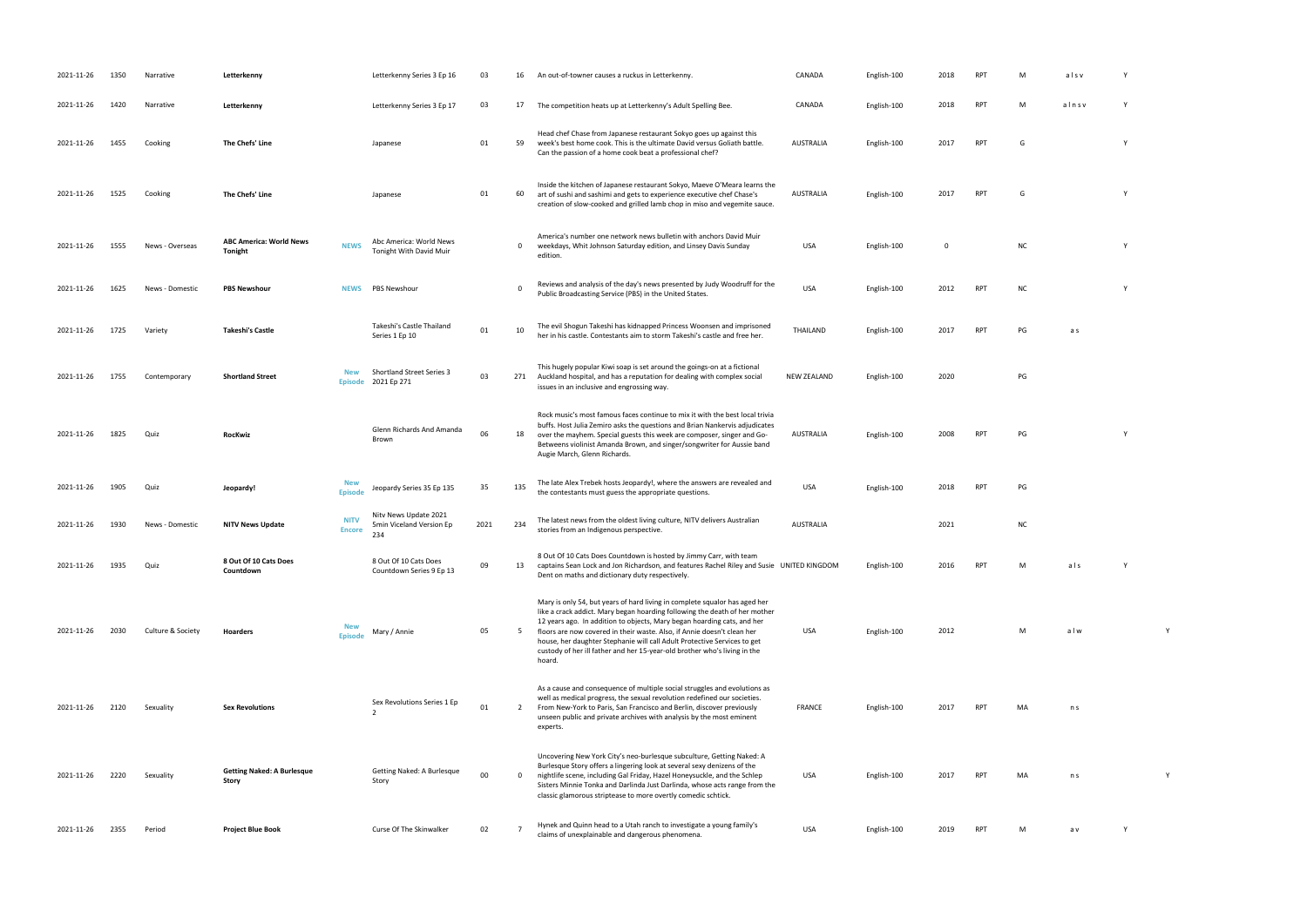| 2021-11-26 | 2445 | Narrative         | Nirvanna The Band The Show             | Big Time, The                                          | 01 | 5            | Matt convinces Jay that to book a gig at the Rivoli, they need to make a<br>film. Matt sneaks it into Sundance, becoming a pseudo-celebrity and<br>spiralling out of control.                                                                                                                                                        | CANADA           | English-100    | 2016        | RPT        | M         | als | Y |  |
|------------|------|-------------------|----------------------------------------|--------------------------------------------------------|----|--------------|--------------------------------------------------------------------------------------------------------------------------------------------------------------------------------------------------------------------------------------------------------------------------------------------------------------------------------------|------------------|----------------|-------------|------------|-----------|-----|---|--|
| 2021-11-26 | 2515 | Narrative         | Nirvanna The Band The Show             | Boy, The                                               | 01 | 6            | Matt and Jay befriend a sick kid to use his final wish to ask for Nirvanna the<br>Band to play the Rivoli. They wind up showing him the time of his life, but<br>will time run out?                                                                                                                                                  | CANADA           | English-100    | 2016        | <b>RPT</b> | M         | a l | Y |  |
| 2021-11-26 | 2545 | Culture & Society | Three Borders, One War & Gen<br>Tiktok | Three Borders, One War And<br><b>Generation Tiktok</b> | 07 | 6            | The border between Brazil, Paraguay, and Argentina is a lawless place<br>where criminal mafias are more powerful than nation-states. David<br>Noriega explores the massive yet frustrated law enforcement efforts<br>mounted by all three countries. Dexter Thomas meets those at the<br>forefront of this new wave of TikTok users. | USA              | English-100    | 2020        | RPT        | MA        | a   | Y |  |
| 2021-11-26 | 2620 | News - Overseas   | <b>NHK World English News</b>          | Nhk World English News                                 |    | 0            | News and information on Japan's politics, business, culture, entertainment<br>and more, in English.                                                                                                                                                                                                                                  | <b>JAPAN</b>     | English-100    | 0           |            | NC        |     |   |  |
| 2021-11-26 | 2700 | News - Overseas   | Thai News                              | Thai News                                              |    | $\mathbf 0$  | News via satellite from Thai Public Broadcasting Service, in Thai, no<br>subtitles.                                                                                                                                                                                                                                                  | THAILAND         | Thai-100       | 0           |            | <b>NC</b> |     |   |  |
| 2021-11-26 | 2730 | News - Overseas   | <b>Bangla News</b>                     | Bangla News                                            |    | $\mathbf 0$  | News via satellite from Channel i Bangladesh, in Bangla, no subtitles.                                                                                                                                                                                                                                                               | BANGLADESH       | Bengali-100    | $\mathbf 0$ |            | <b>NC</b> |     |   |  |
| 2021-11-26 | 2800 | News - Overseas   | Punjabi News                           | Punjabi News                                           |    | $\mathbf{0}$ | News via satellite from India, in Punjabi, no subtitles.                                                                                                                                                                                                                                                                             | INDIA            | Punjabi-100    | $\mathbf 0$ |            | <b>NC</b> |     |   |  |
| 2021-11-26 | 2830 | News - Overseas   | Sri Lankan Sinhalese News              | Sri Lankan Sinhalese News                              |    | $\mathbf 0$  | News from Sri Lanka Rupavahini Corporation Colombo Sri Lanka, in<br>Sinhalese, no subtitles.                                                                                                                                                                                                                                         | <b>SRI LANKA</b> | Sinhalese-100  | $\mathbf 0$ |            | <b>NC</b> |     |   |  |
| 2021-11-27 | 0500 | News - Overseas   | Korean News                            | Korean News                                            |    | $\mathbf{0}$ | News via satellite from YTN Korea, in Korean, no subtitles.                                                                                                                                                                                                                                                                          | SOUTH KOREA      | Korean-100     | 2013        |            | <b>NC</b> |     |   |  |
| 2021-11-27 | 0530 | News - Overseas   | <b>Indonesian News</b>                 | Indonesian News                                        |    | $\mathbf{0}$ | News via satellite from TVRI Jakarta, in Indonesian, no subtitles.                                                                                                                                                                                                                                                                   | INDONESIA        | Indonesian-100 | 2013        |            | <b>NC</b> |     |   |  |
| 2021-11-27 | 0610 | News - Overseas   | <b>Hong Kong News</b>                  | Hong Kong News                                         |    | $\mathbf{0}$ | News via satellite from TVB Hong Kong, in Cantonese, no subtitles.                                                                                                                                                                                                                                                                   | <b>HONG KONG</b> | Cantonese-100  | 2013        |            | <b>NC</b> |     |   |  |
| 2021-11-27 | 0630 | News - Overseas   | <b>Deutsche Welle English News</b>     | Deutsche Welle English<br>News                         |    | $\Omega$     | News and analysis of the top international and European news and current<br>affairs from Berlin, in English.                                                                                                                                                                                                                         | GERMANY          | English-100    | $\mathbf 0$ |            | <b>NC</b> |     |   |  |
| 2021-11-27 | 0700 | News - Overseas   | <b>Russian News</b>                    | <b>Russian News</b>                                    |    | $\mathbf{0}$ | News via satellite from NTV Moscow, in Russian, no subtitles.                                                                                                                                                                                                                                                                        | <b>RUSSIA</b>    | Russian-100    | 2013        |            | <b>NC</b> |     |   |  |
| 2021-11-27 | 0730 | News - Overseas   | <b>Polish News</b>                     | Polish News                                            |    | $\mathbf{0}$ | Wydarzenia from Polsat in Warsaw via satellite, in Polish, no subtitles.                                                                                                                                                                                                                                                             | POLAND           | Polish-100     | 2013        |            | <b>NC</b> |     |   |  |
| 2021-11-27 | 0800 | News - Overseas   | <b>Romanian News</b>                   | <b>Romanian News</b>                                   |    | $\mathbf 0$  | News via satellite from TVRi Bucharest Romania, in Romanian, no subtitles.                                                                                                                                                                                                                                                           | ROMANIA          | Romanian-100   | 0           |            | NC        |     |   |  |
| 2021-11-27 | 0830 | News - Overseas   | <b>Macedonian News</b>                 | <b>Macedonian News</b>                                 |    | $\Omega$     | News via satellite from public broadcaster MRT in Skopje, in Macedonian,<br>no subtitles.                                                                                                                                                                                                                                            | MACEDONIA        | Macedonian-100 | 2013        |            | <b>NC</b> |     |   |  |
| 2021-11-27 | 0900 | News - Overseas   | <b>Croatian News</b>                   | <b>Croatian News</b>                                   |    | $\mathbf{0}$ | News via satellite from HRT Croatia, in Croatian, no subtitles.                                                                                                                                                                                                                                                                      | CROATIA          | Croatian-100   | 2013        |            | <b>NC</b> |     |   |  |
| 2021-11-27 | 0930 | News - Overseas   | Serbian News                           | Serbian News                                           |    | $\mathbf 0$  | News via satellite from Serbian Broadcasting Corporation, in Serbian, no<br>subtitles.                                                                                                                                                                                                                                               | SERBIA           | Serbian-100    | 2013        |            | <b>NC</b> |     |   |  |
| 2021-11-27 | 1000 | News - Overseas   | <b>Dutch News</b>                      | Dutch News                                             |    | $\mathbf 0$  | News via satellite from BVN, in Dutch, no subtitles.                                                                                                                                                                                                                                                                                 | NETHERLANDS      | Dutch-100      | 2013        |            | <b>NC</b> |     |   |  |
| 2021-11-27 | 1030 | News - Overseas   | <b>Hungarian News</b>                  | <b>Hungarian News</b>                                  |    | $\mathbf{0}$ | News via satellite from Duna TV (DTV) Budapest, in Hungarian, no subtitles                                                                                                                                                                                                                                                           | <b>HUNGARY</b>   | Hungarian-100  | 2013        |            | <b>NC</b> |     |   |  |
| 2021-11-27 | 1100 | News - Overseas   | <b>NHK Japanese News</b>               | Nhk Japanese News                                      |    | $\mathbf{0}$ | News via satellite from NHK Tokyo in Japanese, no subtitles.                                                                                                                                                                                                                                                                         | JAPAN            | Japanese-100   | 2013        |            | <b>NC</b> |     |   |  |
| 2021-11-27 | 1135 | News - Overseas   | Hindi News                             | Hindi News                                             |    | $\mathbf{0}$ | News via satellite from NDTV India, in Hindi, no subtitles.                                                                                                                                                                                                                                                                          | INDIA            | Hindi-100      | 2013        |            | <b>NC</b> |     |   |  |
| 2021-11-27 | 1200 | Culture & Society | <b>British Columbia Is Burning</b>     | <b>Bc Is Burning</b>                                   | 00 | 14           | The wettest place in North America is on fire - VICE investigates the causes<br>and effects of 2015 wildfire season in BC, Canada.                                                                                                                                                                                                   | CANADA           | English-100    | 2016        | <b>RPT</b> | PG        |     | Y |  |

| $\mathsf{M}$ | als            | Y |
|--------------|----------------|---|
| $\mathsf{M}$ | a <sub>l</sub> | Y |
| MA           | a              | Y |
| NC           |                |   |
| NC           |                |   |
| NC           |                |   |
| NC           |                |   |
| NC           |                |   |
| NC           |                |   |
| NC           |                |   |
| NC           |                |   |
| NC           |                |   |
| NC           |                |   |
| NC           |                |   |
| NC           |                |   |
| NC<br>NC     |                |   |
| NC           |                |   |
| NC           |                |   |
| NC           |                |   |
| NC           |                |   |
| NC           |                |   |
|              |                |   |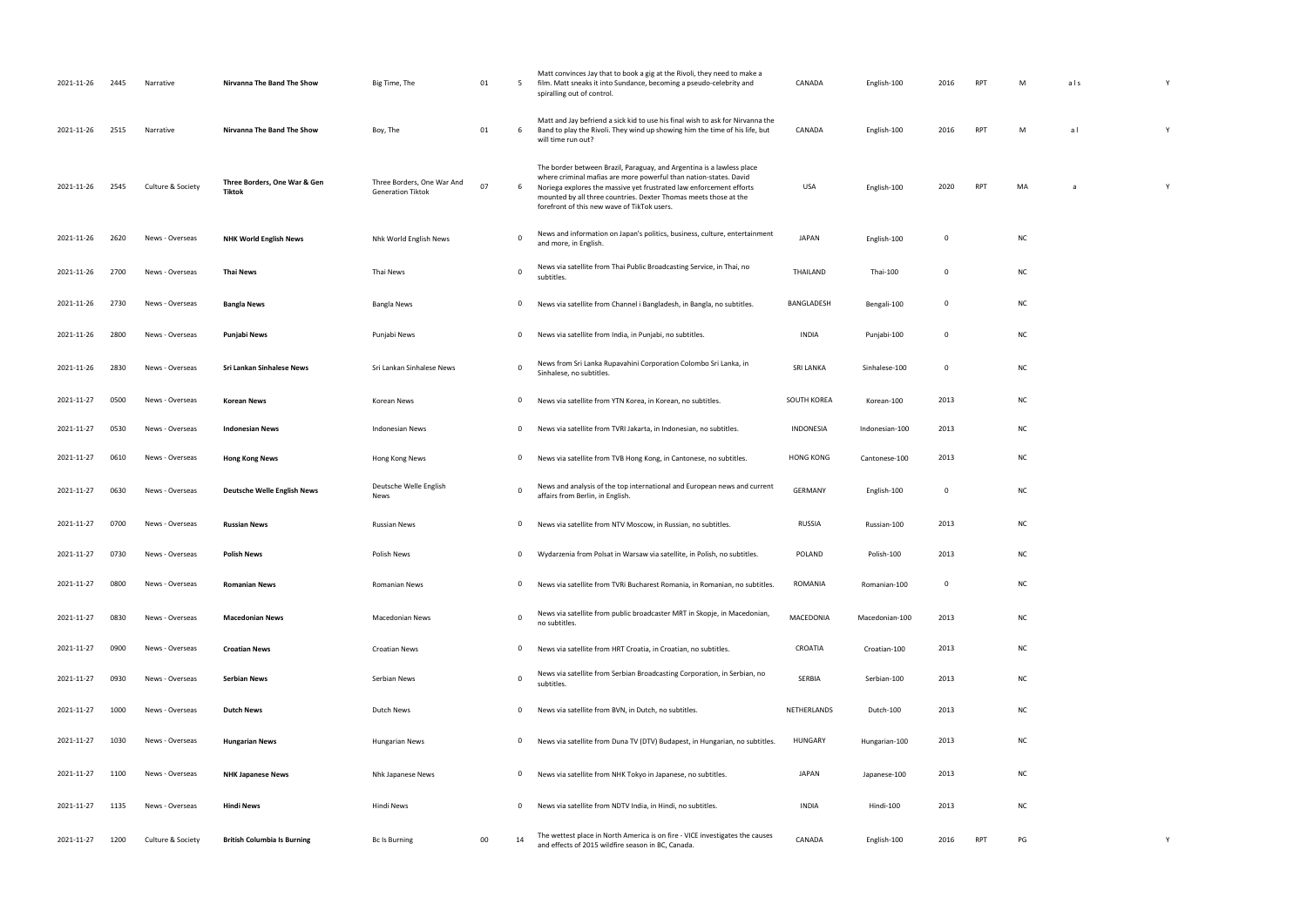- USA English-100 2021 LIVE NC
- RPT G Y Y Y
- NC Y
- PT NC NC
- PO 2013 RPT PG v Y
	-
- RPT PG Y
	-
- RPT PG alnsv Y
- second Jab Games. Stars Andre Braugher. Stars Andre Braugher. Stars Andre Braugher. USA English-100 2019 RPT P<br>The Samberg and Andre Braugher. USA English-100 2019 RPT PG a Yuli Andre Braugher. USA English-100 2019 RPT PG
- $R$ PT MA a Y Y Y Y
	-
	-
- research lab. Stars David Duchovny and Gillian Anderson. USA English-100 <sup>1999</sup> RPT MA h v Y PT MA h v Y
	-
- PT M h v Y

| 2021-11-27 | 1230 | Basketball        | <b>Basketball: SBS Courtside</b>          | <b>SPORT</b> | Basketball: Courtside 2021,<br>Ep 11                              | 2021 | 11                      | Adrian Arciuli presents SBS Courtside. The program features key highlights<br>from the season and previews the upcoming games live on VICELAND.                                                                                                                                                                                                                                            | AUSTRALIA          | English-100 | 2021        | RPT        | ΝC        |             |  |
|------------|------|-------------------|-------------------------------------------|--------------|-------------------------------------------------------------------|------|-------------------------|--------------------------------------------------------------------------------------------------------------------------------------------------------------------------------------------------------------------------------------------------------------------------------------------------------------------------------------------------------------------------------------------|--------------------|-------------|-------------|------------|-----------|-------------|--|
| 2021-11-27 | 1300 | Basketball        | NBA 2021-2022: Bucks V Nuggets            | LIVE         | Basketball: Nba 2021-2022,<br>Milwaukee Bucks V Denver<br>Nuggets | 2021 | 11                      | Live coverage of the 2021-2022 National Basketball Association.<br>Milwaukee Bucks take on the Denver Nuggets at Ball Arena, Denver. Tip-off<br>at 1.05pm AEDT.                                                                                                                                                                                                                            | USA                | English-100 | 2021        | LIVE       | <b>NC</b> |             |  |
| 2021-11-27 | 1530 | Culture & Society | Lee Lin Chin's Fashionista                |              | Original Language                                                 | 02   | 26                      | Lee Lin Chin meets Sydney based designer Zoe Mahony, founder of the<br>label Original Language. Using the drape technique as her major source of<br>inspiration, Mahony discusses her Academic collection, a series of pieces<br>based on the visual idea of a red-headed academic lost in a big library.                                                                                  | AUSTRALIA          | English-100 | 2004        | <b>RPT</b> | G         |             |  |
| 2021-11-27 | 1540 | News - Overseas   | <b>ABC America: World News</b><br>Tonight | <b>NEWS</b>  | Abc America: World News<br>Tonight With David Muir                |      | $\mathbf 0$             | America's number one network news bulletin with anchors David Muir<br>weekdays, Whit Johnson Saturday edition, and Linsey Davis Sunday<br>edition.                                                                                                                                                                                                                                         | USA                | English-100 | $\mathbf 0$ |            | <b>NC</b> |             |  |
| 2021-11-27 | 1605 | News - Domestic   | <b>PBS Newshour</b>                       | <b>NEWS</b>  | PBS Newshour                                                      |      | $\Omega$                | Reviews and analysis of the day's news presented by Judy Woodruff for the<br>Public Broadcasting Service (PBS) in the United States.                                                                                                                                                                                                                                                       | <b>USA</b>         | English-100 | 2012        | RPT        | <b>NC</b> |             |  |
| 2021-11-27 | 1705 | Culture & Society | <b>Megafactories: Tata Nano</b>           |              | Tata Nano, The                                                    | 01   | 19                      | Sir Ratan Tata is a man on a mission: to make India's roads safer by getting<br>people off motorbikes and into the world's cheapest car - the Tata Nano.<br>Tata envisages the Nano as a 'people's car' - India's answer to the Model T.<br>But to bring his car to the people he must overcome some formidable<br>challenges.                                                             | USA                | English-100 | 2013        | <b>RPT</b> | PG        | $\mathbf v$ |  |
| 2021-11-27 | 1800 | Culture & Society | Nintendo Quest                            |              | Nintendo Quest                                                    |      | $\mathbf{0}$            | Passionate video game collector Jay Bartlett has always had one dream: to<br>own a complete library of every original Nintendo game - all 678. Enter<br>best friend, and film director, Rob McCallum. Rob dares Jay to go after his<br>dream of an entire NES library but with a few twists - Jay has only thirty<br>days, has to use his own money, and can't use the Internet in anyway. | CANADA             | English-100 | 2017        | <b>RPT</b> | PG        |             |  |
| 2021-11-27 | 1940 | Narrative         | <b>Brooklyn Nine-Nine</b>                 |              | Pimemento                                                         | 07   | $\overline{\mathbf{3}}$ | Detective Jake Peralta, former captain Holt, and the rest of the Nine-Nine<br>team are back to take down crime and put away the bad guys. Stars Andy<br>Samberg and Andre Braugher.                                                                                                                                                                                                        | USA                | English-100 | 2019        | <b>RPT</b> | PG        | alnsv       |  |
| 2021-11-27 | 2005 | Narrative         | <b>Brooklyn Nine-Nine</b>                 |              | Jimmy Jab Games 2, The                                            | 07   | $\overline{a}$          | Competitive juices are flowing as Jake and the squad compete in the<br>second Jimmy Jab Games. Stars Andy Samberg and Andre Braugher.                                                                                                                                                                                                                                                      | USA                | English-100 | 2019        | <b>RPT</b> | PG        |             |  |
| 2021-11-27 | 2030 | Narrative         | Creamerie                                 |              | Creamerie Series 1, The Ep 1                                      | 01   | <sup>1</sup>            | Jamie, Pip and the Hiro Valley women honour and celebrate V Day,<br>marking eight years since the virus wiped out all men in the country. Jamie<br>is thrilled when her number finally comes up in the 'sperm lottery',<br>meaning that she might be lucky enough to be inseminated from the<br>precious pool of pre-virus sperm and finally have a child.                                 | <b>NEW ZEALAND</b> | English-100 | 2019        | <b>RPT</b> | MA        |             |  |
| 2021-11-27 | 2100 | Narrative         | Creamerie                                 |              | Creamerie Series 1, The Ep 2                                      | 01   | $\overline{2}$          | Arguments flare as Pip, Jamie and Alex decide what to do with the Man<br>(Bobby). Pip wants to hand him over to the wellness authorities right now<br>and harbouring a man is an offence. Alex insists on keeping Bobby, and<br>Jamie is on the fence - he could hold the answers to many questions about<br>the past, but if they don't turn him in, they will be in big trouble.         | <b>NEW ZEALAND</b> | English-100 | 2019        | <b>RPT</b> | MA        | a s         |  |
| 2021-11-27 | 2130 | Thriller          | The X-Files                               |              | Brand X                                                           | 07   | 18                      | Mulder falls victim to a deadly insect linked to a tobacco company's<br>research lab. Stars David Duchovny and Gillian Anderson.                                                                                                                                                                                                                                                           | USA                | English-100 | 1999        | <b>RPT</b> | MA        | h v         |  |
| 2021-11-27 | 2220 | Thriller          | The X-Files                               |              | Hollywood A.D.                                                    | 07   | 19                      | A screenwriter tags along with the agents as they investigate a church<br>bombing - a case that is later transformed into a Hollywood film. Stars<br>David Duchovny and Gillian Anderson.                                                                                                                                                                                                  | USA                | English-100 | 1999        | <b>RPT</b> | MA        | h v         |  |
| 2021-11-27 | 2310 | Thriller          | The X-Files                               |              | Fight Club                                                        | 07   | 20                      | The agents search for two nearly identical women who trigger destruction<br>whenever they meet. Stars David Duchovny and Gillian Anderson.                                                                                                                                                                                                                                                 | USA                | English-100 | 1999        | <b>RPT</b> | M         | h v         |  |
| 2021-11-27 | 2400 | Thriller          | The X-Files                               |              | Je Souhaite                                                       | 07   | 21                      | A man without a mouth and an invisible corpse lead the agents to a genie<br>who grants Mulder three wishes. Stars David Duchovny and Gillian<br>Anderson.                                                                                                                                                                                                                                  | USA                | English-100 | 1999        | <b>RPT</b> | M         | h v         |  |

- 
- 
- 
- 
- 
- 
- 
- NEW ZEALAND English-100 2019 RPT MA a s Y Y
	-
	-
	-